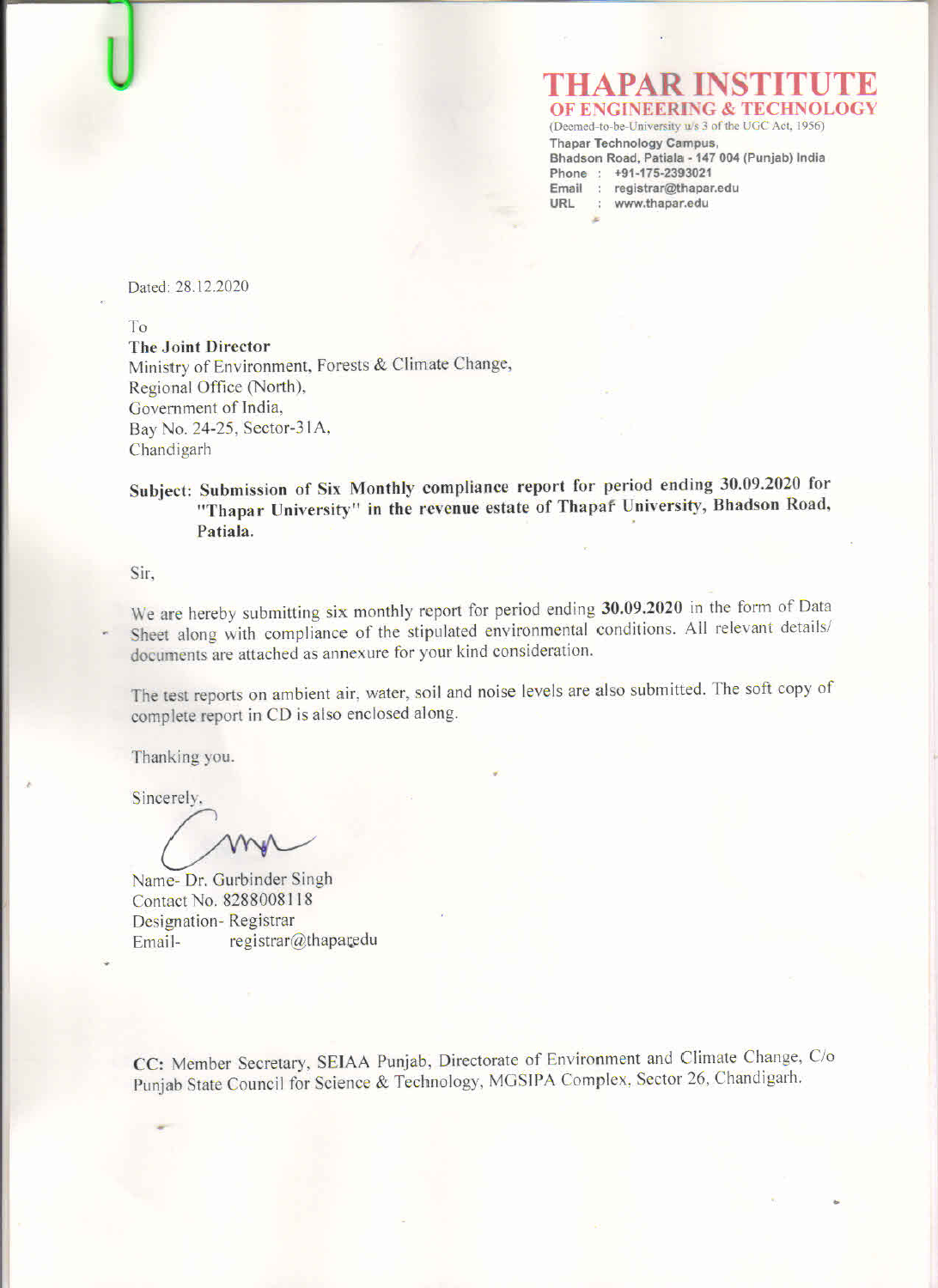# 2020

## **SIX MONTHLY COMPLIANCE REPORT (Period ending 30.09.2020)**

**For "Thapar Institute of Engineering & Technology (Deemed-to be-University)"**  Bhadson Road, Patiala (Punjab)

**Project By:**

**Thapar Institute of Engineering & Technology (Deemed-to be-University)**

Bhadson Road, Patiala.

**Prepared by:**



**Eco Laboratories and Consultants Private Limited E-207, Industrial Area, Phase-VIII B (Sector-74), SAS Nagar (Mohali) Punjab. ems@ecoparyavaran.org, www.ecoparyavaran.org Phone: 0172-4616225, 8872043178**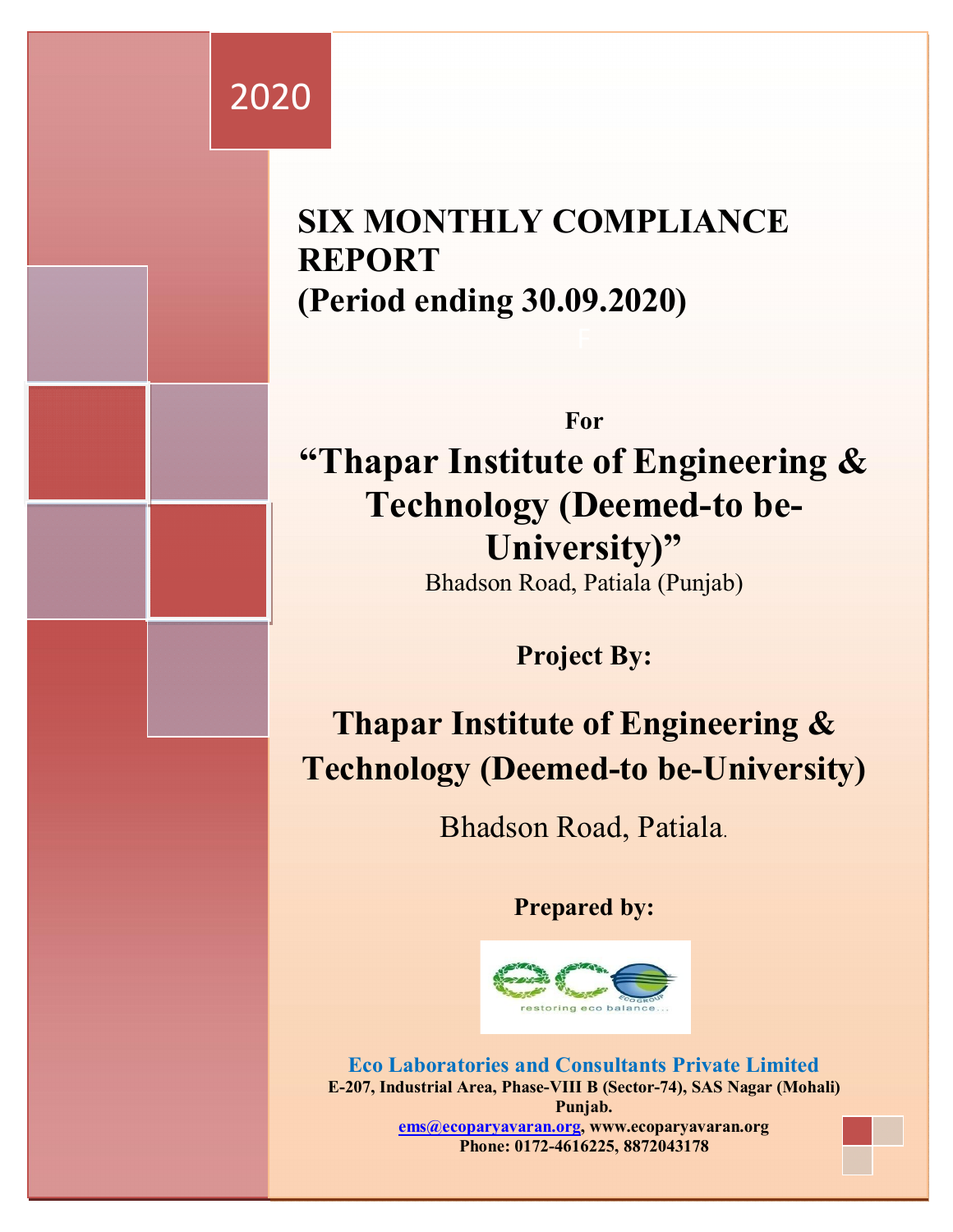| <b>S. No.</b>    | <b>DESCRIPTION</b>                                                                                                        |           |
|------------------|---------------------------------------------------------------------------------------------------------------------------|-----------|
| 1.               | Data Sheet                                                                                                                | $1-4$     |
| 2.               | Compliance of Environmental Clearance conditions                                                                          | $5 - 17$  |
|                  | <b>Annexures</b>                                                                                                          |           |
| 3.               | A-1: Copy of the Environment Clearance Letter dated 26.06.2015                                                            | 18-28     |
| $\overline{4}$ . | A-2: Copy of the Environment Clearance Letter dated 25.01.2016                                                            | 29-37     |
| 5.               | A-3: Photographs of the project                                                                                           | 38-42     |
| 6.               | A-4: Copy of Extension in Consent to Establish granted from PPCB                                                          | 43-44     |
| 7.               | A-5: Structural stability certificate                                                                                     | 45        |
| 8.               | A-6: Pollution under control (PUC) certificate                                                                            | 46-47     |
| 9.               | A-7: Test reports of ambient air, noise, soil and water                                                                   | 48-52     |
| 10.              | A-8: Copy of grant certificate of Consent to Operate                                                                      | $33 - 66$ |
| 11.              | A-9: Permission for abstraction of water                                                                                  | 67-68     |
| 12.              | A-10: Copy of Manifest for E-waste disposal                                                                               | 69-71     |
| 13.              | A-11: Completion cum occupancy certificates                                                                               | 72-79     |
| 14.              | A-12: Report on Energy Conservation                                                                                       | 80-82     |
| 15.              | A-13: Screenshot of EC letter and Compliance uploaded on website.                                                         | 83        |
| 16.              | A-14: Copy of the acknowledgement of the previous submitted six<br>monthly compliance report for period ending 31.03.2020 | 84        |
| 17.              | A-15: Details regarding activities done under CSR                                                                         | 85        |

#### **CONTENT**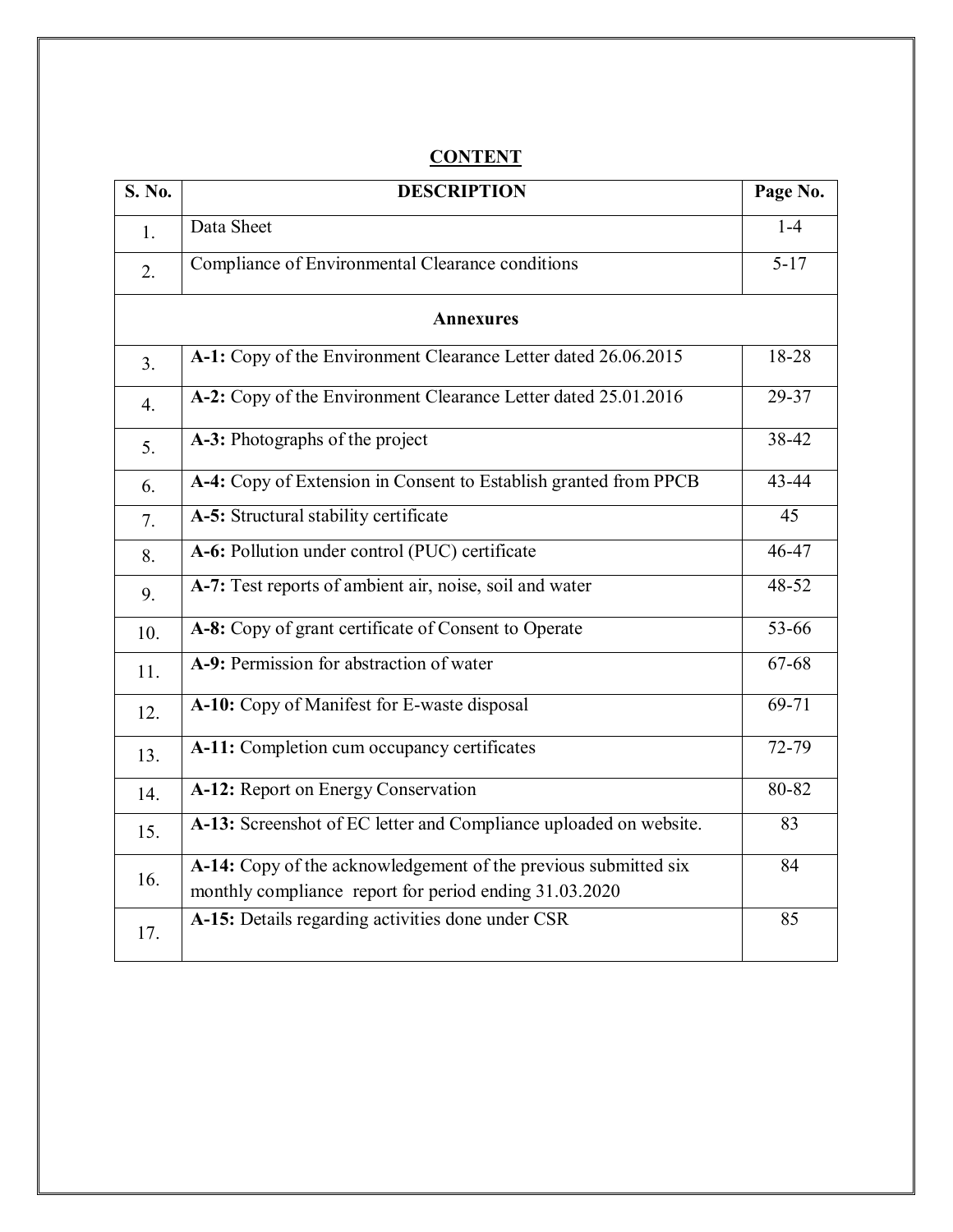#### **Ministry of Environment, Forest & Climate Change Northern Regional Office, Chandigarh-160030 DATA SHEET**

| 1. | <b>Project Type</b>                  | <b>Construction Project-Educational Institute</b>                                                                                                                                                                                                        |
|----|--------------------------------------|----------------------------------------------------------------------------------------------------------------------------------------------------------------------------------------------------------------------------------------------------------|
| 2. | Name of the Project                  | Thapar Institute of Engineering and Technology                                                                                                                                                                                                           |
|    |                                      | (Deemed to be University)                                                                                                                                                                                                                                |
| 3. | Clearance letter (s)/O.M No. & dates | Environment Clearance has been granted by                                                                                                                                                                                                                |
|    |                                      | SEIAA, Punjab vide Letter No. SEIAA/3777 dated                                                                                                                                                                                                           |
|    |                                      | 26.06.2015 and the copy of the same is attached                                                                                                                                                                                                          |
|    |                                      | along as Annexure 1.                                                                                                                                                                                                                                     |
|    |                                      | Further institute proposed the expansion for which                                                                                                                                                                                                       |
|    |                                      | Environment Clearance has been obtained vide                                                                                                                                                                                                             |
|    |                                      | Letter No. SEIAA/914 dated 25.01.16 and the                                                                                                                                                                                                              |
|    |                                      | copy of the same is attached along as Annexure 2.                                                                                                                                                                                                        |
| 4. | Location                             | <b>Bhadson Road</b>                                                                                                                                                                                                                                      |
|    | a) District (s)                      | Patiala                                                                                                                                                                                                                                                  |
|    | b) State (s)                         | Punjab                                                                                                                                                                                                                                                   |
| 5. | <b>Address for correspondence</b>    | Thapar University Campus,                                                                                                                                                                                                                                |
|    |                                      | Bhadson Road, Patiala.                                                                                                                                                                                                                                   |
| 6. | <b>Salient features</b>              |                                                                                                                                                                                                                                                          |
|    | a) of the project                    | As per the Environmental Clearance, the total area                                                                                                                                                                                                       |
|    |                                      | of the project before expansion was 10,08,194.06                                                                                                                                                                                                         |
|    |                                      | sq.m and even after expansion total area remains                                                                                                                                                                                                         |
|    |                                      | same i.e. 10,08,194.06 sq.m. The total built up                                                                                                                                                                                                          |
|    |                                      | area before expansion was 3,09,416.91 sq.m and                                                                                                                                                                                                           |
|    |                                      | after expansion will becomes 3,33,080.53 sq.m.                                                                                                                                                                                                           |
|    |                                      | Total cost of the project is Rs. 111.67 Crores.                                                                                                                                                                                                          |
|    | b) of the environmental management   | As per Environmental Clearance, the total water                                                                                                                                                                                                          |
|    | plans                                | requirement for the project before expansion was                                                                                                                                                                                                         |
|    |                                      | 875 KLD and after expansion it will becomes 1.7                                                                                                                                                                                                          |
|    |                                      | MLD which will be met through tubewells. The                                                                                                                                                                                                             |
|    |                                      | total wastewater generation from the project will<br>be 1.27 MLD which will be treated in a STP to be                                                                                                                                                    |
|    |                                      | installed within the project premises.                                                                                                                                                                                                                   |
|    |                                      | During summer season, 333 KLD of treated                                                                                                                                                                                                                 |
|    |                                      |                                                                                                                                                                                                                                                          |
|    |                                      |                                                                                                                                                                                                                                                          |
|    |                                      |                                                                                                                                                                                                                                                          |
|    |                                      |                                                                                                                                                                                                                                                          |
|    |                                      |                                                                                                                                                                                                                                                          |
|    |                                      | wastewater used for flushing purpose<br>and<br>remaining 937 KLD will be used for irrigation of<br>green area. In winter season, 333 KLD of treated<br>wastewater used for flushing purpose and 422<br>KLD will be used for irrigation of green area. In |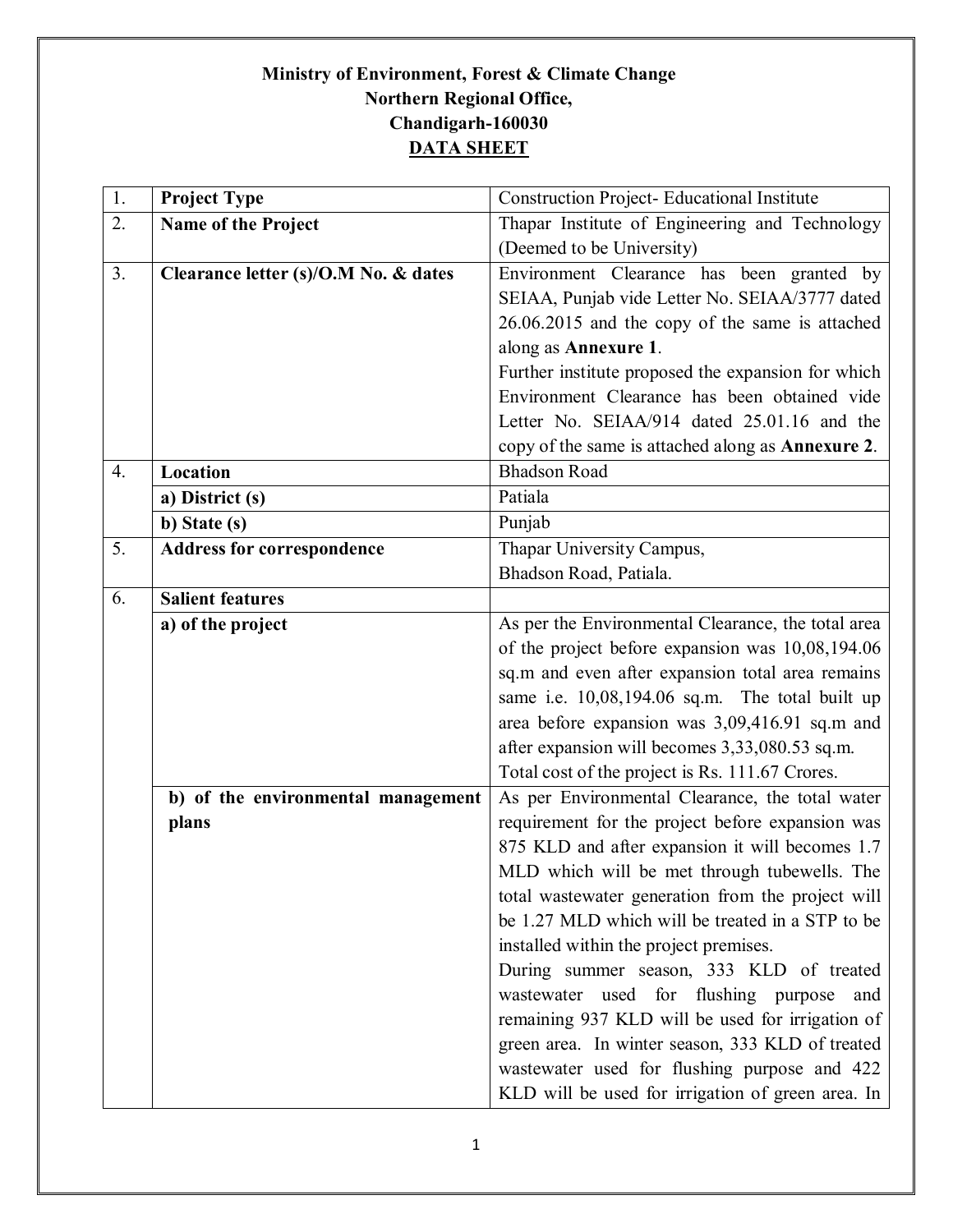|    |                                                                                  | rainy season, 333 KLD of treated wastewater will   |
|----|----------------------------------------------------------------------------------|----------------------------------------------------|
|    |                                                                                  | be used for flushing purpose and 117 KLD will be   |
|    |                                                                                  | used for irrigation of green area. Excess treated  |
|    |                                                                                  | wastewater will be used for 10 acres of land       |
|    |                                                                                  | available under Karnal Technology. Treated         |
|    |                                                                                  | wastewater will also be used for construction      |
|    |                                                                                  | purpose.                                           |
|    |                                                                                  | Total solid waste generation from the existing     |
|    |                                                                                  | project is 2.6 MT/day and the total solid waste    |
|    |                                                                                  | generation after expansion of the proposed project |
|    |                                                                                  | will becomes 4.9 MT/day during operation phase.    |
|    |                                                                                  | The total load of electricity before expansion was |
|    |                                                                                  | 4,140 KW and after expansion the total power       |
|    |                                                                                  | requirement will be 8,800 KW which will be taken   |
|    |                                                                                  | from Punjab State Power Corporation Ltd.           |
| 7. | Break-up of the project area                                                     |                                                    |
|    | a) Submergence area: Forest and Non-                                             | Not Applicable                                     |
|    | forest                                                                           |                                                    |
|    | b) Others                                                                        | Not Applicable                                     |
| 8. | Break-up of project affected population                                          | Not Applicable                                     |
|    | with enumeration of those losing houses/                                         |                                                    |
|    | dwelling units only, agricultural land                                           |                                                    |
|    | only<br>both<br>dwelling<br>units<br>and                                         |                                                    |
|    | agricultural<br>and<br>landless<br>land                                          |                                                    |
|    | labourers/artisans.                                                              |                                                    |
|    | a) SC/ST/Adivasis                                                                | Not Applicable                                     |
|    | b) Others (Please indicate whether these                                         | Not Applicable                                     |
|    | figures are based on any scientific and<br>systematic survey carried out or only |                                                    |
|    | provisional figures. If a survey has been                                        |                                                    |
|    | carried out give details and year of                                             |                                                    |
|    | survey)                                                                          |                                                    |
| 9. | <b>Financial details:</b>                                                        |                                                    |
|    | a) Project cost as originally planned and                                        | The total cost for expansion is Rs. 111.67 Crores. |
|    | subsequent revised estimates and the                                             |                                                    |
|    | year of price reference.                                                         |                                                    |
|    |                                                                                  |                                                    |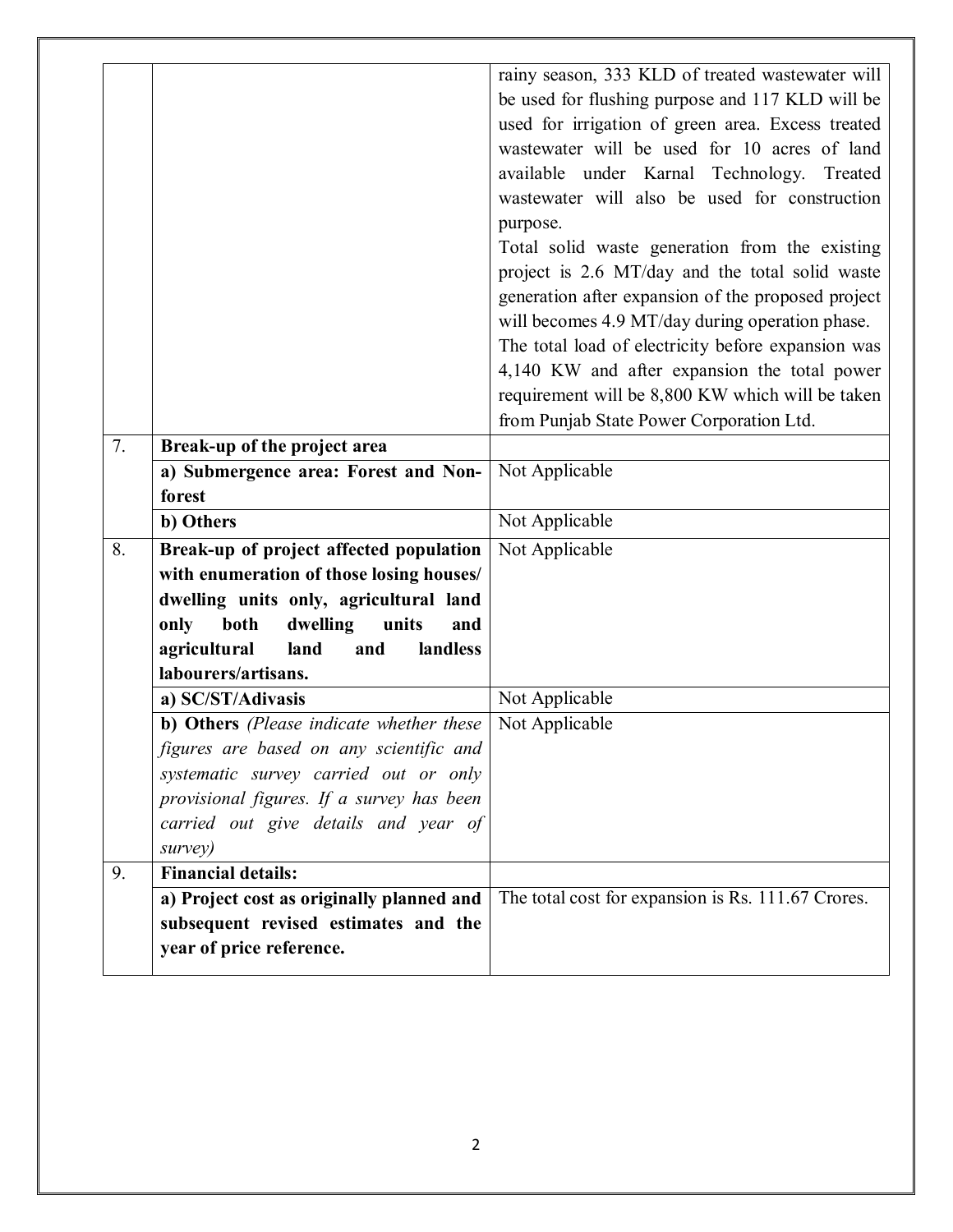| b) Allocations made for environmental<br>management plans with item wise and |                                  | Allocations made for Environmental management<br>plan are listed below:                                                  |                                              |                                                    |
|------------------------------------------------------------------------------|----------------------------------|--------------------------------------------------------------------------------------------------------------------------|----------------------------------------------|----------------------------------------------------|
| year wise break up.                                                          | <b>During Construction Phase</b> |                                                                                                                          |                                              |                                                    |
|                                                                              | <b>S. No.</b>                    | <b>Description</b>                                                                                                       | Capital<br>Cost<br>(Rs in<br>Lakhs)          | <b>Recurring</b><br>Cost<br>(Rs in Lakhs/<br>Year) |
|                                                                              | 1.                               | Water<br>for<br>Dust<br>suppression                                                                                      | 20                                           | $\overline{2}$                                     |
|                                                                              | 2.                               | Waste<br>Water<br>Management                                                                                             | 35                                           | 3                                                  |
|                                                                              | 3.                               | Air, Noise, Soil,<br><b>Water Monitoring</b>                                                                             | 10                                           | 1.5                                                |
|                                                                              | 4.                               | PPE for workers &<br>Health Care and<br>safety measures                                                                  | 30                                           | $\mathbf{2}$                                       |
|                                                                              |                                  | <b>Total</b>                                                                                                             | 95                                           | 8.5                                                |
|                                                                              |                                  |                                                                                                                          |                                              |                                                    |
|                                                                              |                                  | <b>During Operation Phase</b>                                                                                            |                                              |                                                    |
|                                                                              | S.<br>No.                        | <b>Title</b>                                                                                                             | Capital<br>Cost<br>Rs.<br>Lakhs              | Recurring<br>Cost<br>Rs. Lakhs/<br>Annum           |
|                                                                              | 1.                               | Air<br>Pollution<br>Control                                                                                              | 6                                            | 0.5                                                |
|                                                                              | 2.                               | Water<br>Pollution<br>Control/STP                                                                                        | 200                                          | 3.5                                                |
|                                                                              | 3.                               | Pollution<br>Noise<br>Control<br>(Including<br>landscaping<br>$\&$<br>green belt cost)                                   | 5                                            | $1.0\,$                                            |
|                                                                              | 4.                               | Solid<br>Waste<br>Management                                                                                             |                                              | 2.5                                                |
|                                                                              | 5.                               | Environment<br>Monitoring<br>and<br>Management                                                                           | 5                                            | $1.0\,$                                            |
|                                                                              | 6.                               | <b>RWH</b>                                                                                                               | 5                                            | 1.5                                                |
|                                                                              | 7.                               | Miscellaneous<br>of<br>(Appointment<br>Consultants,<br>of<br>Management<br>Environment<br>Cell,<br><b>Consent Fees</b> ) | 15<br>(includi<br>ng the<br>consent<br>Fees) | $1.0\,$                                            |
|                                                                              |                                  | <b>Total</b>                                                                                                             | 236                                          | 11                                                 |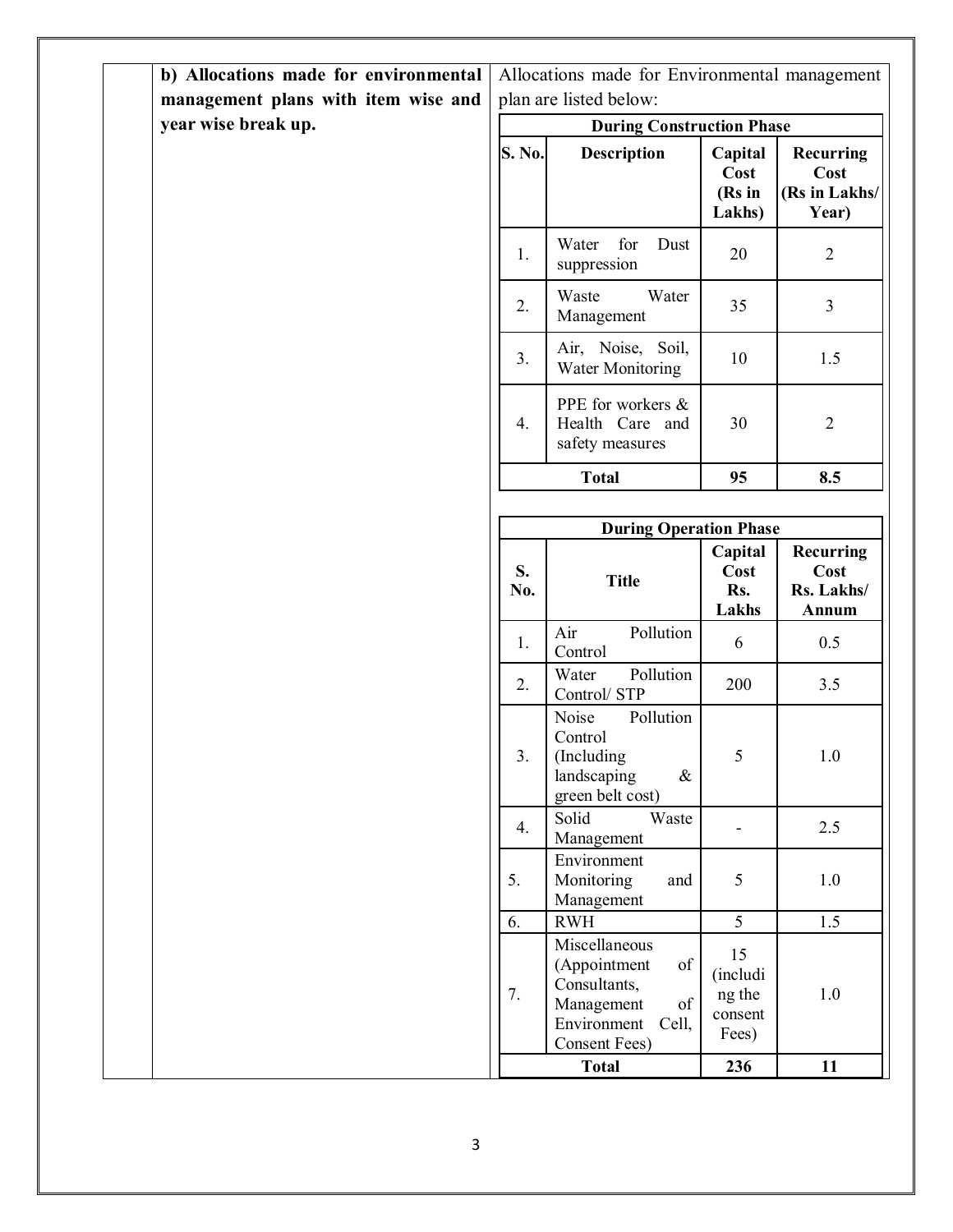|     | c) Benefit cost ratio/ internal rate of     | Will be calculated and submitted.                            |
|-----|---------------------------------------------|--------------------------------------------------------------|
|     | return and the year of assessment           |                                                              |
|     | d) Whether (c) includes the cost of         | Yes                                                          |
|     | environmental management as shown in        |                                                              |
|     | b) above.                                   |                                                              |
|     | e) Actual expenditure incurred on the       | The actual expenditure done on the project till $30th$       |
|     | project so far.                             | September 2020 is Rs. 698.09 Crores.                         |
|     | f) Actual expenditure incurred on the       | Actual expenditure done on the environmental                 |
|     | environmental management plans so           | management plans till 30 <sup>th</sup> September 2020 is Rs. |
|     | far.                                        | 7.88 crores which includes major expenditure for             |
|     |                                             | green building development.                                  |
| 10. | Forest land requirement:                    |                                                              |
|     | a) the status of approval for diversion     | Not Applicable                                               |
|     | of forest land for non-forestry use         |                                                              |
|     | b) the status of clear felling, if any      | Not Applicable                                               |
|     | status<br>of<br>the<br>compensatory<br>c)   | Not Applicable                                               |
|     | afforestation, if any.                      |                                                              |
|     | Comments on the viability &<br>$\mathbf{d}$ | Not Applicable                                               |
|     | sustainability<br>of<br>compensatory        |                                                              |
|     | Afforestation programme in the light of     |                                                              |
|     | actual field experience so far.             |                                                              |
| 11. | The status of clear felling in non-forest   | Not Applicable                                               |
|     | areas (such as submergence area of          |                                                              |
|     | reservoir, approach road) if any, with      |                                                              |
|     | quantitative information.                   |                                                              |
| 12. | <b>Status of construction:</b>              | Photographs showing the status of construction are           |
|     |                                             | attached along as Annexure 3.                                |
|     | a) Date of commencement (actual and/or      | March' 1956                                                  |
|     | planned)                                    |                                                              |
|     | b) Date of completion of construction       | 1 <sup>st</sup> Phase: 30.12.2017                            |
|     | (actual and/ or planned)                    | 2 <sup>nd</sup> Phase: one hostel in 2nd phase is under      |
|     |                                             | construction and will be completed in July, 2021.            |
| 13. | Reasons for the delay, if the project is    | Not Applicable                                               |
|     | yet to start.                               |                                                              |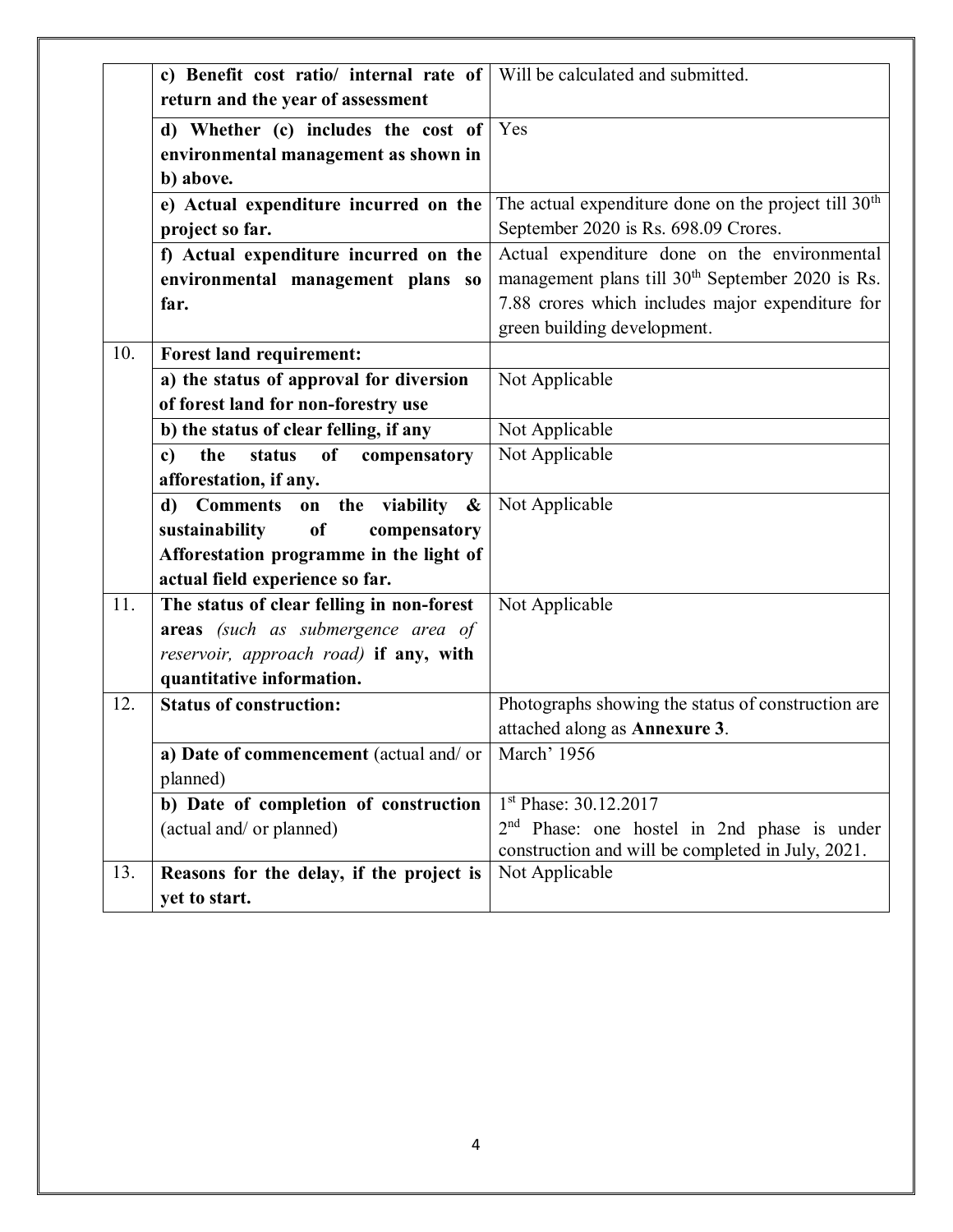#### **Compliance report on conditions imposed in Environmental Clearance for Period ending 30.09.2020**

#### **Part A - Specific conditions**

#### **I. Pre - Construction Phase**

| S. No.                    | <b>EC Conditions</b>                                                                              | <b>Reply</b>                                      |
|---------------------------|---------------------------------------------------------------------------------------------------|---------------------------------------------------|
| $\mathbf{i}$ .            | "Consent to Establish" shall be obtained from                                                     | Extension in "Consent to Establish" has           |
|                           | Punjab Pollution Control Board under<br>Air                                                       | been obtained from PPCB; copy of the same         |
|                           | (Prevention & Control of Pollution) Act, 1981 and                                                 | is attached along as Annexure 4.                  |
|                           | Water (Prevention & Control of Pollution) Act,                                                    |                                                   |
|                           | 1974 and a copy of the same shall be submitted to                                                 |                                                   |
|                           | the Ministry of Environment & Forest/ State level                                                 |                                                   |
|                           | Environment Impact Assessment Authority before                                                    |                                                   |
|                           | the start of any construction work at the site.                                                   |                                                   |
| ii.                       | All required sanitary and hygienic measures                                                       | Agreed. Proper sanitary and hygienic              |
|                           | should be in place before starting construction                                                   | measures are in place and maintained              |
|                           | activities and to be maintained throughout the                                                    | throughout the construction phase.                |
|                           | construction phase.                                                                               |                                                   |
| $\overline{\text{iii}}$ . | A first aid room will be provided in the project                                                  | A dispensary is already present within the        |
|                           | both during construction and operation phase of                                                   | campus.                                           |
|                           | the project.                                                                                      |                                                   |
| iv.                       | The approval of competent authority shall be                                                      | Structural safety certificate<br>has<br>been      |
|                           | obtained for structural safety of the buildings due                                               | obtained from competent authority; copy of        |
|                           | earthquake, adequacy of fire fighting<br>to                                                       | the same is attached along as <b>Annexure 5</b> . |
|                           | equipments etc. as per National Building Code                                                     |                                                   |
|                           | including protection measures from lightening.                                                    |                                                   |
| V.                        | Provision shall be made for the housing of                                                        | All the mandatory facilities which include        |
|                           | construction labor within the site with all                                                       | proper housing, medical and sanitation            |
|                           | necessary infrastructure and facilities such as fuel                                              | facilities have been provided at construction     |
|                           | for cooking, mobile STP, disposal of waste water                                                  | site. Ambulance has also been provided at         |
|                           | & Solid waste in an environmentally sound                                                         | site of construction.                             |
|                           | manner, safe drinking water, medical health care,                                                 |                                                   |
|                           | crèche etc. The housing may be in the form of                                                     |                                                   |
|                           | temporary structures to be removed after the                                                      |                                                   |
|                           | completion of the project.                                                                        |                                                   |
| vi.                       | Any appeal against this environmental clearance<br>shall lie with the National Green Tribunal, if | Agreed.                                           |
|                           | preferred, within a period of 30 days as prescribed                                               |                                                   |
|                           | under Section 16 of the National Green Tribunal                                                   |                                                   |
|                           | Act, 2010.                                                                                        |                                                   |
|                           |                                                                                                   |                                                   |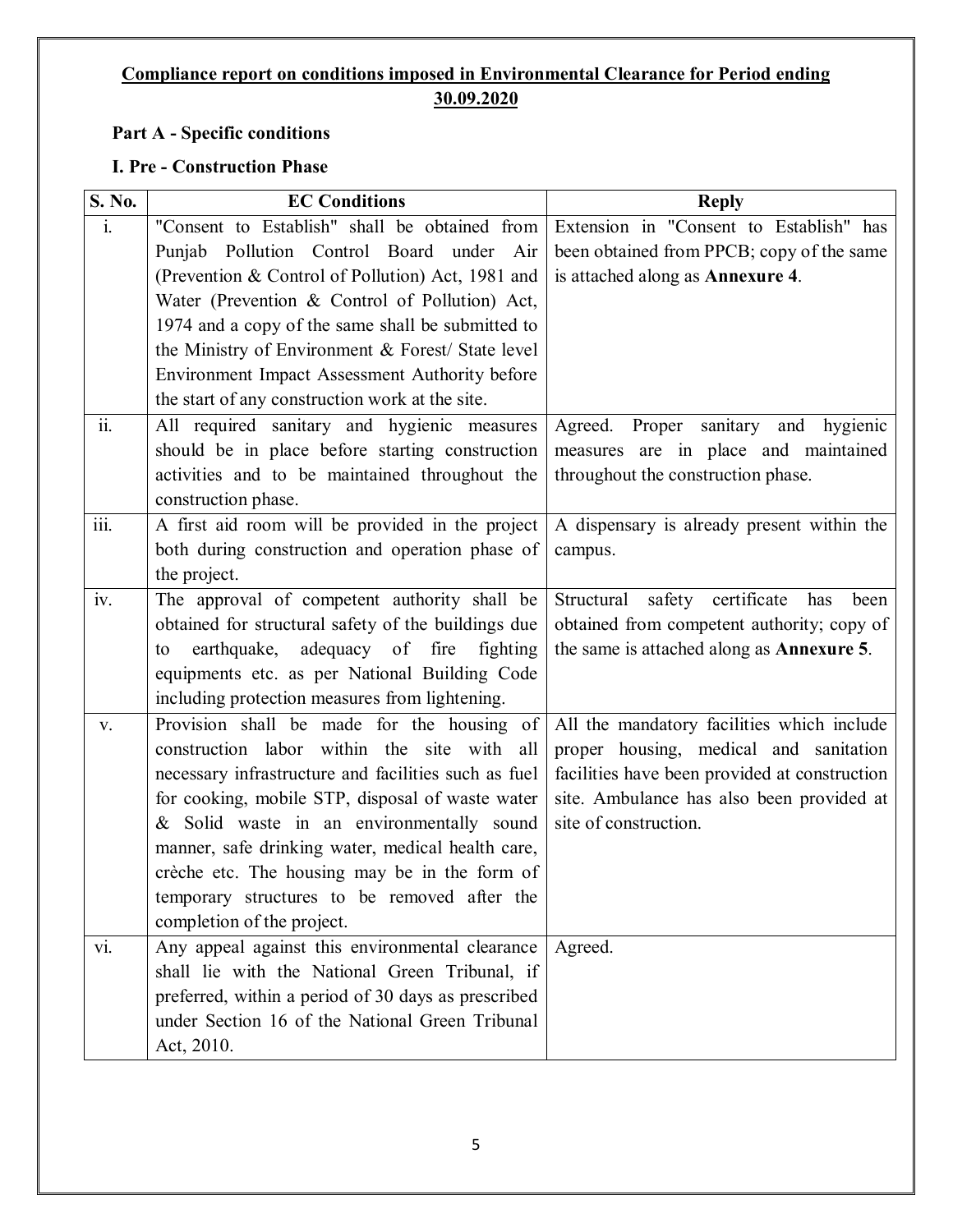#### **II. Construction Phase**

| S. No. | <b>EC Conditions</b>                                                                                                                                                                                                                                                                                          | <b>Reply</b>                                                                                                                                                                                                                                                                                              |
|--------|---------------------------------------------------------------------------------------------------------------------------------------------------------------------------------------------------------------------------------------------------------------------------------------------------------------|-----------------------------------------------------------------------------------------------------------------------------------------------------------------------------------------------------------------------------------------------------------------------------------------------------------|
| i.     | All the topsoil excavated during construction<br>activities should be stored for use in horticulture/<br>landscape development within the project site in<br>the project.                                                                                                                                     | During construction activities, the top soil<br>excavated is being stored and used for the<br>development of green belt within the project<br>premises.                                                                                                                                                   |
| ii.    | Disposal of muck during construction phase<br>should not create any adverse effect on the<br>neighboring communities and be disposed off<br>after taking the necessary precautions for general<br>safety and health aspects of people, only in<br>approved sites with the approval of competent<br>authority. | is<br>Muck<br>Agreed.<br>from<br>generated<br>construction<br>however,<br>dust<br>activities;<br>mitigation measures are proposed like water<br>sprinkling is followed, tarpaulin sheets are<br>being used so that there is minimum impact<br>on the environment.                                         |
| 111.   | spoils, including<br>Construction<br>bituminous<br>material and other hazardous materials, must not<br>be allowed to contaminate water courses and the<br>dump sites for such material must be secured so<br>that they should not leach into the ground water.                                                | Agreed. Construction spoils are kept to<br>minimum so that there is no contamination<br>of the ground water<br>N <sub>o</sub><br>resources.<br>Hazardous<br>is<br>waste<br>generated<br>at<br>construction<br>site.<br>Spent<br>oil<br>during<br>construction is being taken care by the<br>contractor.   |
| iv.    | Construction/ provision of the STP, tubewell,<br>DG sets, Utilities etc, earmarked by the project<br>proponent of the layout plan, should be made in<br>the earmarked area only. In any case the<br>position/location of these utilities should not be<br>changed later-on.                                   | Agreed. All the construction is being done<br>as per the earmarked area on the layout<br>plan.                                                                                                                                                                                                            |
| V.     | Vehicles<br>hired<br>for<br>bringing<br>construction<br>materials to the site and other machinery to be<br>used during construction should be in good<br>condition and should conform to applicable air<br>and noise emission standards.                                                                      | Vehicles used for bringing construction<br>material to the site and other machinery<br>used<br>during<br>construction<br>phase<br>are<br>maintained regularly and monitored for<br>pollution levels. PUC certificate of the<br>vehicles used at the construction site is<br>attached along as Annexure 6. |
| vi.    | should<br>noise<br>levels<br>conform<br>Ambient<br>to<br>prescribed standards both during day and night.<br>Incremental pollution loads on the ambient air<br>and noise quality should be closely monitored<br>during construction phase.                                                                     | Agreed. Incremental pollution loads on the<br>ambient air and noise quality are being<br>monitored. Latest Test reports are attached<br>along as Annexure 7.                                                                                                                                              |
| Vii.   | Fly ash should be used as construction material<br>in the construction as per the provisions of Fly<br>ash Notifications of September, 1999 and as                                                                                                                                                            | Agreed. PPC Cement is being used, which<br>is constituted of Fly Ash. During last six<br>months 115.19 MT of Fly ash has been used                                                                                                                                                                        |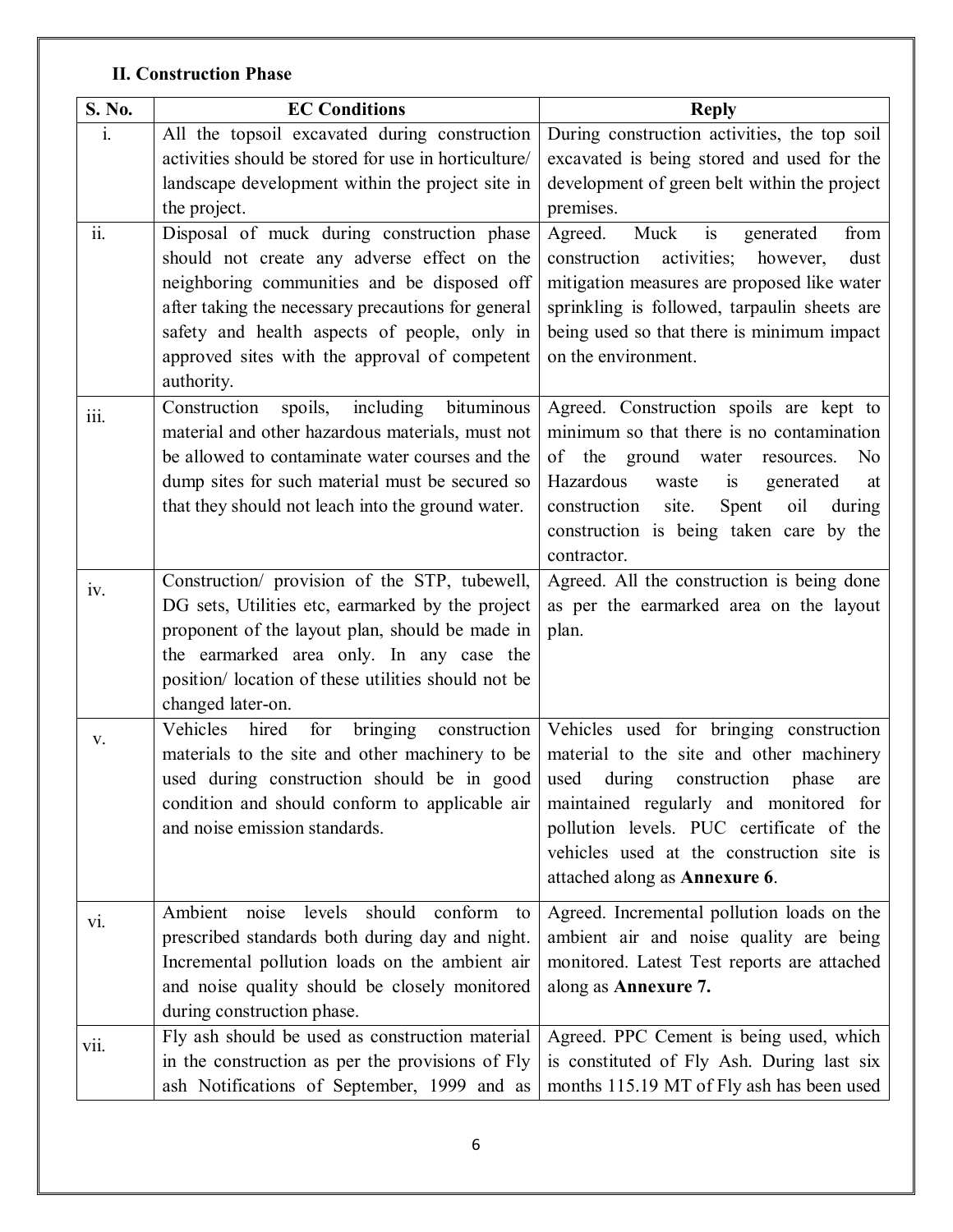|                   | amended on August, 2003 (This Condition is         |              | in construction.                                                                    |
|-------------------|----------------------------------------------------|--------------|-------------------------------------------------------------------------------------|
|                   | applicable only if the project is within 100 Km    |              |                                                                                     |
|                   | of Thermal Power Station).                         |              |                                                                                     |
| viii.             | Ready mix concrete should be used in building      |              | The ready mix concrete is being used to the                                         |
|                   | construction as far as possible.                   |              | maximum possible extent.                                                            |
| $\overline{1}X$ . | Water demand during construction should be         |              | Agreed. Curing agents as well as other best                                         |
|                   | reduced by use of pre mixed concrete, curing       |              | practices are being used during construction                                        |
|                   | agents and other best practices.                   |              | work for reducing water demand.                                                     |
| X.                | The project proponent shall adopt dual plumbing    |              | It is being complied.                                                               |
|                   | system for reuse of treated wastewater for         |              |                                                                                     |
|                   | flushing system & HVAC etc.                        |              |                                                                                     |
| X1.               | Fixtures for showers, toilet flushing and drinking |              | Agreed,<br>flow fixtures<br>low<br>being<br>are                                     |
|                   | should be of low flow either by use of aerators or |              | provided for the reduction of water usage.                                          |
|                   | pressure reducing devices or sensor based          |              |                                                                                     |
|                   | control.                                           |              |                                                                                     |
| xii.              | Adequate steps shall be taken to conserve energy   |              | Agreed. Adequate measures are being taken                                           |
|                   | by limiting the use of glass, provisions of proper |              | to conserve energy as prescribed under the                                          |
|                   | thermal insulation and taking measures as          |              | Energy conservation Building Code.                                                  |
|                   | prescribed under the Energy                        | Conservation |                                                                                     |
|                   | Building Code.                                     |              |                                                                                     |
| xiii.             | The approval of the competent authority shall be   |              | Agreed, copy of the structural safety                                               |
|                   | obtained for structural safety of the buildings    |              | certificate is attached along as <b>Annexure 5</b> .                                |
|                   | due to earthquake, adequacy of fire fighting       |              |                                                                                     |
|                   | equipments, etc. as per National Building Code     |              |                                                                                     |
|                   | including protection measures from lightening.     |              |                                                                                     |
| xiv.              | The diesel generator sets to be used during        |              | Agreed. DG sets have been installed with                                            |
|                   | construction phase should be low sulphur diesel    |              | proper stack height and inbuilt enclosure to                                        |
|                   |                                                    |              | types and should conform to the provision of control air and noise pollution as per |
|                   | Environment (Protection) Act, 1986 prescribed      |              | provision of EPA rules.                                                             |
|                   | for air and noise emission standards.              |              |                                                                                     |
| XV.               | The project proponent will provide dual            |              | Agreed. Dual plumbing system for reuse of                                           |
|                   | plumbing system for reuse of treated wastewater    |              | treated wastewater for flushing has been                                            |
|                   | for flushing/ HVAC purposes etc. and colour of     |              | provided in the newly constructed buildings.                                        |
|                   | different pipe lines carrying water/ wastewater/   |              |                                                                                     |
|                   | treated wastewater as follows:                     |              |                                                                                     |
|                   | a. Fresh water:                                    | Blue         |                                                                                     |
|                   | b. Untreated wastewater:                           | <b>Black</b> |                                                                                     |
|                   | c. Treated Wastewater (for reuse):                 | Green        |                                                                                     |
|                   | d. Treated wastewater                              |              |                                                                                     |
|                   | (for discharge):                                   | Yellow       |                                                                                     |
|                   | e. Storm water:                                    | Orange       |                                                                                     |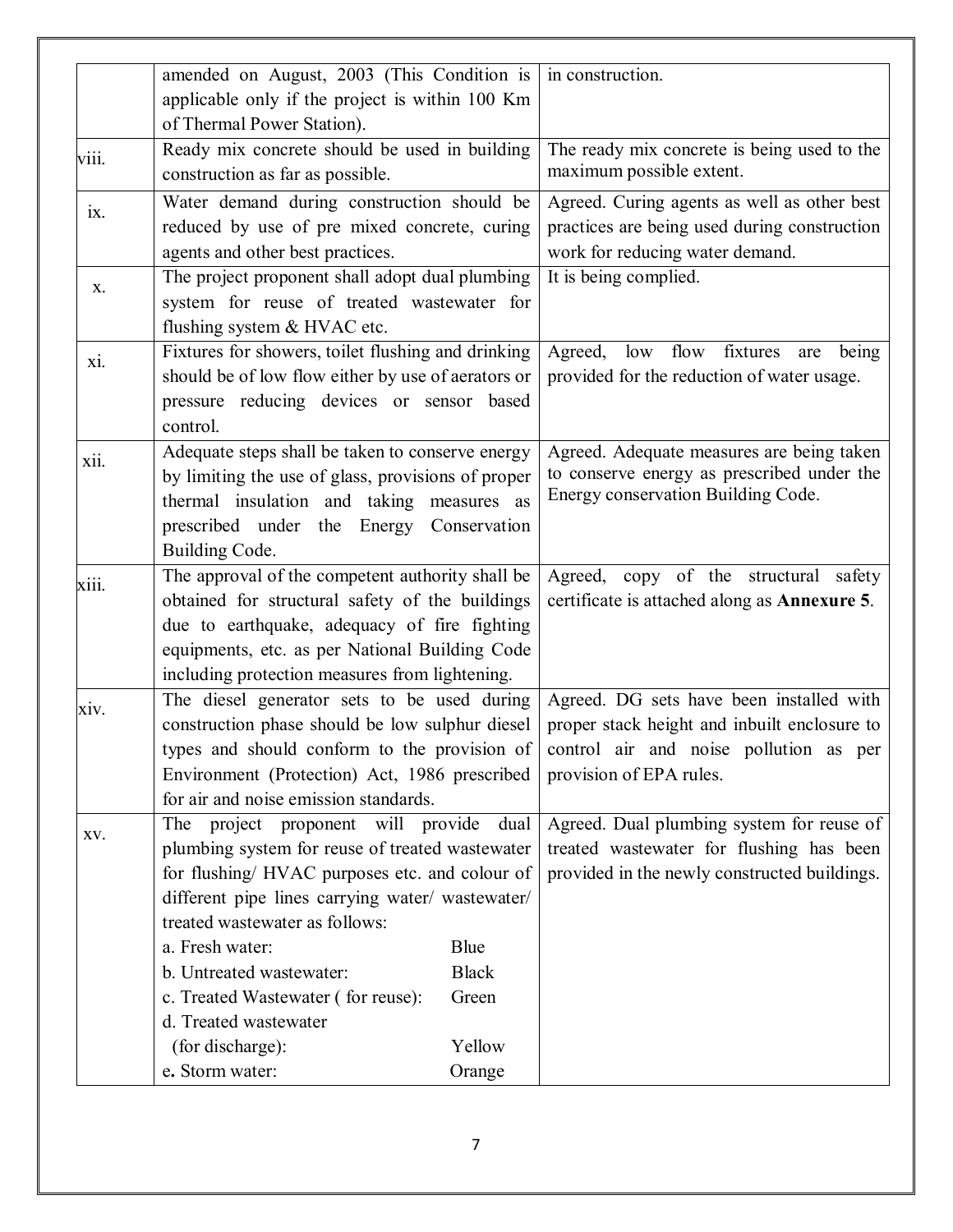| xvi.   | The installation of sewage treatment plant (STP)                       | Agreed, 2.3 MLD capacity of STP has been  |
|--------|------------------------------------------------------------------------|-------------------------------------------|
|        | and adequacy of disposal system should be                              | installed with the campus.                |
|        | certified by Punjab Pollution Control Board and                        |                                           |
|        | a report in this regard should be submitted to the                     |                                           |
|        | Ministry of Environment & Forest/ State Level                          |                                           |
|        | Environment Impact Assessment Authority                                |                                           |
|        | before the project is commissioned for operation.                      |                                           |
| XV11.  | The project proponent shall provide chute                              | The Institute is complying with the Solid |
|        | system in new blocks to be added for collection                        | Waste Management Rules, 2016. The solid   |
|        | of solid waste. The solid waste generated should                       | waste is being duly segregated into       |
|        | be properly collected and proper onsite storage                        | and non-biodegradable<br>biodegradable    |
|        | facility (covered) should be provided at site.                         | components. Biodegradable waste is being  |
|        |                                                                        | composted by use of Mechanical composter  |
|        |                                                                        | having 7 Ton/day capacity. Inert waste is |
|        |                                                                        | being dumped to authorized dumping site.  |
|        |                                                                        | The recyclable waste is being sold to     |
|        |                                                                        | resellers.                                |
|        |                                                                        |                                           |
| XV111. | The Project Proponent shall provide solar power   It will be complied. |                                           |
|        | plant of capacity 3.0 Mega Watt for its                                |                                           |
|        | expansion project.                                                     |                                           |
|        |                                                                        |                                           |

#### **III. Operation Phase and Entire Life**

| S. No.                    | <b>Conditions</b>                                | <b>Reply</b>                                      |
|---------------------------|--------------------------------------------------|---------------------------------------------------|
| 1.                        | "Consent to Operate" shall be obtained from      | Consent to Operate has been obtained from         |
|                           | Punjab Pollution Control Board under Air         | PPCB vide dated 27.10.2020 valid upto             |
|                           | (Prevention & Control of Pollution) Act, 1981    | 31.03.2022 and the copy of the grant              |
|                           | and Water (Prevention & Control of Pollution)    | certificates is attached along as <b>Annexure</b> |
|                           | Act, 1974 and a copy of the same shall be        | 8.                                                |
|                           | submitted to the Ministry of Environment $\&$    |                                                   |
|                           | Forest/ State Level Environment Impact           |                                                   |
|                           | Assessment Authority at the time of start of     |                                                   |
|                           | operation.                                       |                                                   |
| ii.                       | The total water requirement for the project will | The water requirement is being met through        |
|                           | be 1.70 ML/day, which shall be met through       | own tubewell for which permission from            |
|                           | own tubewell.                                    | DC, Patiala has already been obtained.            |
|                           |                                                  | Copy of the same is enclosed as <b>Annexure-</b>  |
|                           |                                                  | 9.                                                |
| $\overline{\text{iii}}$ . | The total wastewater generation from the project | Agreed. The total wastewater generated            |
|                           | will be 1270 KL/day, which will be treated in a  | from the project is being treated in STP          |
|                           | STP of capacity 1500 KL/day to be installed      | already installed within the campus. The          |
|                           | within the project premises. As proposed, 333    | treated water is being recycled for flushing      |
|                           | KL/day of treated wastewater shall be used for   | and green area development and excess is          |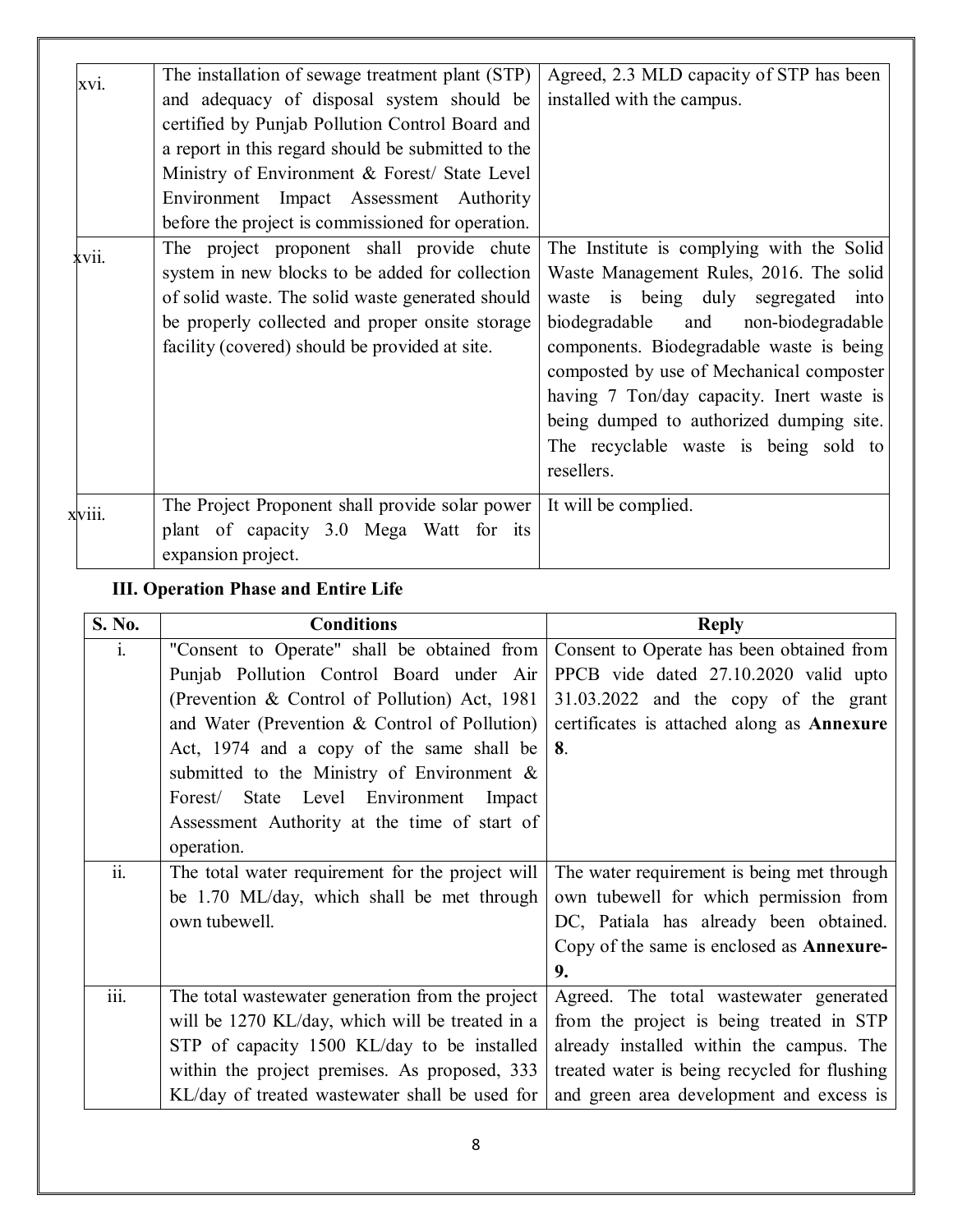| flushing purpose, 937 KL/day for irrigation of<br>being discharged onto land under Karnal<br>green area and remaining excess treated water<br>Technology.<br>shall be discharged into sewer in summer season.<br>In winter season, 333 KL/day of treated<br>wastewater will be used for flushing purpose,<br>422 KL/day for irrigation of green area and<br>remaining excess treated water will<br>be<br>discharged into sewer. In rainy season, 333<br>KL/day of treated wastewater will be used for<br>flushing purpose, 117 KL/day for irrigation of |      |
|---------------------------------------------------------------------------------------------------------------------------------------------------------------------------------------------------------------------------------------------------------------------------------------------------------------------------------------------------------------------------------------------------------------------------------------------------------------------------------------------------------------------------------------------------------|------|
|                                                                                                                                                                                                                                                                                                                                                                                                                                                                                                                                                         |      |
|                                                                                                                                                                                                                                                                                                                                                                                                                                                                                                                                                         |      |
|                                                                                                                                                                                                                                                                                                                                                                                                                                                                                                                                                         |      |
|                                                                                                                                                                                                                                                                                                                                                                                                                                                                                                                                                         |      |
|                                                                                                                                                                                                                                                                                                                                                                                                                                                                                                                                                         |      |
|                                                                                                                                                                                                                                                                                                                                                                                                                                                                                                                                                         |      |
|                                                                                                                                                                                                                                                                                                                                                                                                                                                                                                                                                         |      |
|                                                                                                                                                                                                                                                                                                                                                                                                                                                                                                                                                         |      |
|                                                                                                                                                                                                                                                                                                                                                                                                                                                                                                                                                         |      |
|                                                                                                                                                                                                                                                                                                                                                                                                                                                                                                                                                         |      |
| green area and remaining excess treated water                                                                                                                                                                                                                                                                                                                                                                                                                                                                                                           |      |
| will be discharged into sewer. The Project                                                                                                                                                                                                                                                                                                                                                                                                                                                                                                              |      |
| Proponent shall develop 10 acres land under                                                                                                                                                                                                                                                                                                                                                                                                                                                                                                             |      |
| Karnal technology to utilize all excess treated                                                                                                                                                                                                                                                                                                                                                                                                                                                                                                         |      |
| wastewater.                                                                                                                                                                                                                                                                                                                                                                                                                                                                                                                                             |      |
| iv.<br>provide<br>Agreed. The electromagnetic flow meter has<br>project<br>shall<br>The<br>proponent                                                                                                                                                                                                                                                                                                                                                                                                                                                    |      |
| electromagnetic flow meter at the outlet of the<br>already been provided. Also, the record of                                                                                                                                                                                                                                                                                                                                                                                                                                                           |      |
| water supply, outlet of the STP and any pipeline<br>readings of meter is being maintained on                                                                                                                                                                                                                                                                                                                                                                                                                                                            |      |
| to be used for re-using the treated wastewater<br>daily basis.                                                                                                                                                                                                                                                                                                                                                                                                                                                                                          |      |
| back into the system for flushing and for                                                                                                                                                                                                                                                                                                                                                                                                                                                                                                               |      |
| horticulture purpose/ green etc. and shall                                                                                                                                                                                                                                                                                                                                                                                                                                                                                                              |      |
| maintain a record of readings of each such meter                                                                                                                                                                                                                                                                                                                                                                                                                                                                                                        |      |
| on daily basis.                                                                                                                                                                                                                                                                                                                                                                                                                                                                                                                                         |      |
| The position/ location of the STP, tubewell, DG<br>Agreed. The STP and tubewell has been<br>V.                                                                                                                                                                                                                                                                                                                                                                                                                                                          |      |
| Sets, Utilities etc, installed by the project<br>installed as per location mentioned in layout                                                                                                                                                                                                                                                                                                                                                                                                                                                          |      |
| proponent as per the provisions made in the<br>plan.                                                                                                                                                                                                                                                                                                                                                                                                                                                                                                    |      |
| layout plan, should not be changed later-on                                                                                                                                                                                                                                                                                                                                                                                                                                                                                                             |      |
|                                                                                                                                                                                                                                                                                                                                                                                                                                                                                                                                                         |      |
| under any circumstances.                                                                                                                                                                                                                                                                                                                                                                                                                                                                                                                                |      |
| vi.<br>Agreed, the rain water recharging pits have<br>Rainwater harvesting for rooftop run-off only                                                                                                                                                                                                                                                                                                                                                                                                                                                     |      |
| already been provided so as to compensate<br>should be implemented. Before recharging the                                                                                                                                                                                                                                                                                                                                                                                                                                                               |      |
| rooftop run-off, pretreatment must be done to<br>the abstraction of ground water.                                                                                                                                                                                                                                                                                                                                                                                                                                                                       |      |
| remove suspended matter, oil and grease.                                                                                                                                                                                                                                                                                                                                                                                                                                                                                                                |      |
| vii.<br>The solid waste generated should be properly<br>The Institute is complying with the Solid                                                                                                                                                                                                                                                                                                                                                                                                                                                       |      |
| collected and segregated. The recyclable solid<br>Waste Management Rules, 2016. The solid                                                                                                                                                                                                                                                                                                                                                                                                                                                               |      |
| waste shall be sold out to the authorized vendors<br>waste is being duly<br>segregated                                                                                                                                                                                                                                                                                                                                                                                                                                                                  | into |
| and inert shall be sent to disposal facility. The<br>biodegradable<br>and<br>non-biodegradable                                                                                                                                                                                                                                                                                                                                                                                                                                                          |      |
| Bio-degradable solid waste shall be composted<br>components. Biodegradable waste is being                                                                                                                                                                                                                                                                                                                                                                                                                                                               |      |
| through mechanical composter. Prior approval of<br>composted by use of Mechanical composter                                                                                                                                                                                                                                                                                                                                                                                                                                                             |      |
| competent authority should be obtained, if<br>having 7 Ton/day capacity. Inert waste is                                                                                                                                                                                                                                                                                                                                                                                                                                                                 |      |
| required.<br>being dumped to authorized dumping site.                                                                                                                                                                                                                                                                                                                                                                                                                                                                                                   |      |
| The recyclable waste is being sold to                                                                                                                                                                                                                                                                                                                                                                                                                                                                                                                   |      |
| resellers.                                                                                                                                                                                                                                                                                                                                                                                                                                                                                                                                              |      |
|                                                                                                                                                                                                                                                                                                                                                                                                                                                                                                                                                         |      |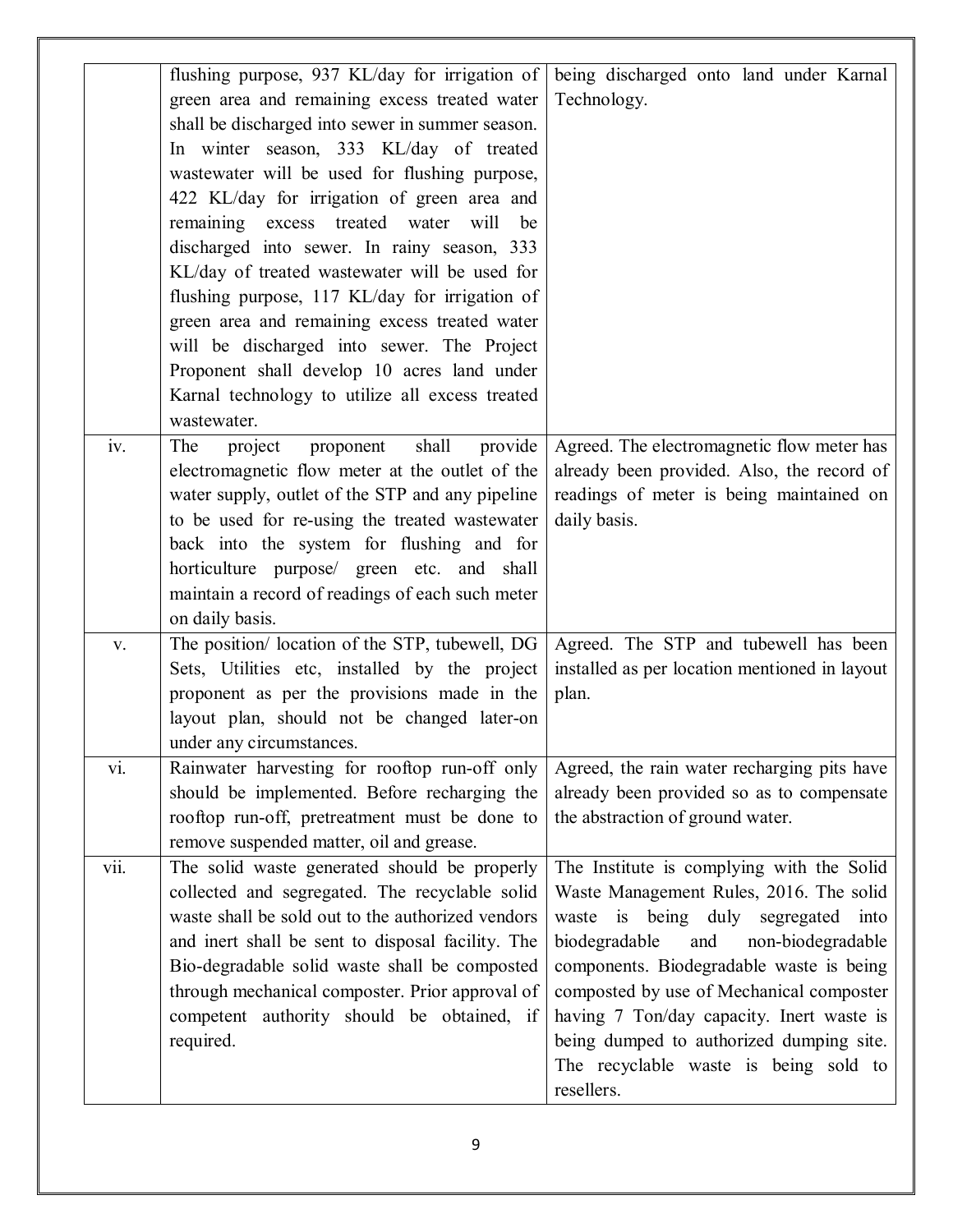| viii. | Adequate & appropriate pollution control               | Agreed. Adequate and appropriate pollution    |
|-------|--------------------------------------------------------|-----------------------------------------------|
|       | measures should be provided to control fugitive        | control measures are taken to control         |
|       | emissions to be emitted within the complex.            | fugitive emissions. As, the DG sets has been  |
|       |                                                        | provided with stack of adequate height and    |
|       |                                                        | inbuilt enclosure.                            |
| ix.   | Hazardous waste/ E-waste should be disposed            | Hazardous waste in the form of used oil is    |
|       | off as per Rules applicable and with the               | being generated from DG sets for which the    |
|       | necessary approval of the Punjab Pollution             | application has been submitted to PPCB to     |
|       | Control Board.                                         | obtain the Hazardous Waste Authorization.     |
|       |                                                        | E-waste is being collected, managed and       |
|       |                                                        | disposed off as per E-waste (Management)      |
|       |                                                        | Rules, 2016. Copy of manifest is enclosed     |
|       |                                                        | as Annexure-10.                               |
| X.    | Incremental pollution loads on the ambient air         | Ambient air quality, noise and water quality  |
|       | quality, noise and water quality should be             | is monitored on half-yearly basis. Recent     |
|       | periodically monitored.                                | test reports are attached at Annexure 7.      |
| xi.   | Traffic congestion near the entry and exit points      | Agreed. Internalized parking's has been       |
|       | from the roads adjoining the proposed project          | provided. Wide roads for the entry and exit   |
|       | site must be avoided. Parking should be fully          | are provided. So, no traffic congestion is    |
|       | internalized and no public space should be             | expected.                                     |
|       | utilized.                                              |                                               |
| xii.  | The project proponent shall obtain completion          | Completion<br>Agreed.<br>cum<br>occupancy     |
|       | and occupancy certificate from the Competent           | certificates are attached along as Annexure-  |
|       | Authority and submit a copy of the same to the         | 11.                                           |
|       | SEIAA, Punjab.                                         |                                               |
| xiii. | Adequate treatment facility for drinking water         | Adequate treatment<br>facility<br>has<br>been |
|       | shall be provided, if required.                        | provided for drinking water.                  |
| xiv.  | The green belt along the periphery of the plot         | Agreed. Proper green belt is provided.        |
|       | shall achieve attenuation factor conforming to         | Photographs showing the same are attached     |
|       | the day and night noise standards prescribed for       | along as Annexure 3.                          |
|       | residential land use. The open spaces inside the       |                                               |
|       | plot should be suitably landscaped and covered         |                                               |
|       | with vegetation of indigenous species/variety.         |                                               |
| XV.   | The project proponent should take adequate and         | Agreed. Adequate measures are taken like      |
|       | appropriate measures to contain the ambient air        | sprinkling of water is being done on regular  |
|       | quality within the prescribed standards. The           | basis during the construction activities.     |
|       | proposal regarding mitigation measures to be           |                                               |
|       | taken at site should be submitted to the Ministry      |                                               |
|       | Environment<br>$\&$<br>Forest/<br>Level<br>State<br>of |                                               |
|       | Environment Impact Assessment Authority                |                                               |
|       | within three months.                                   |                                               |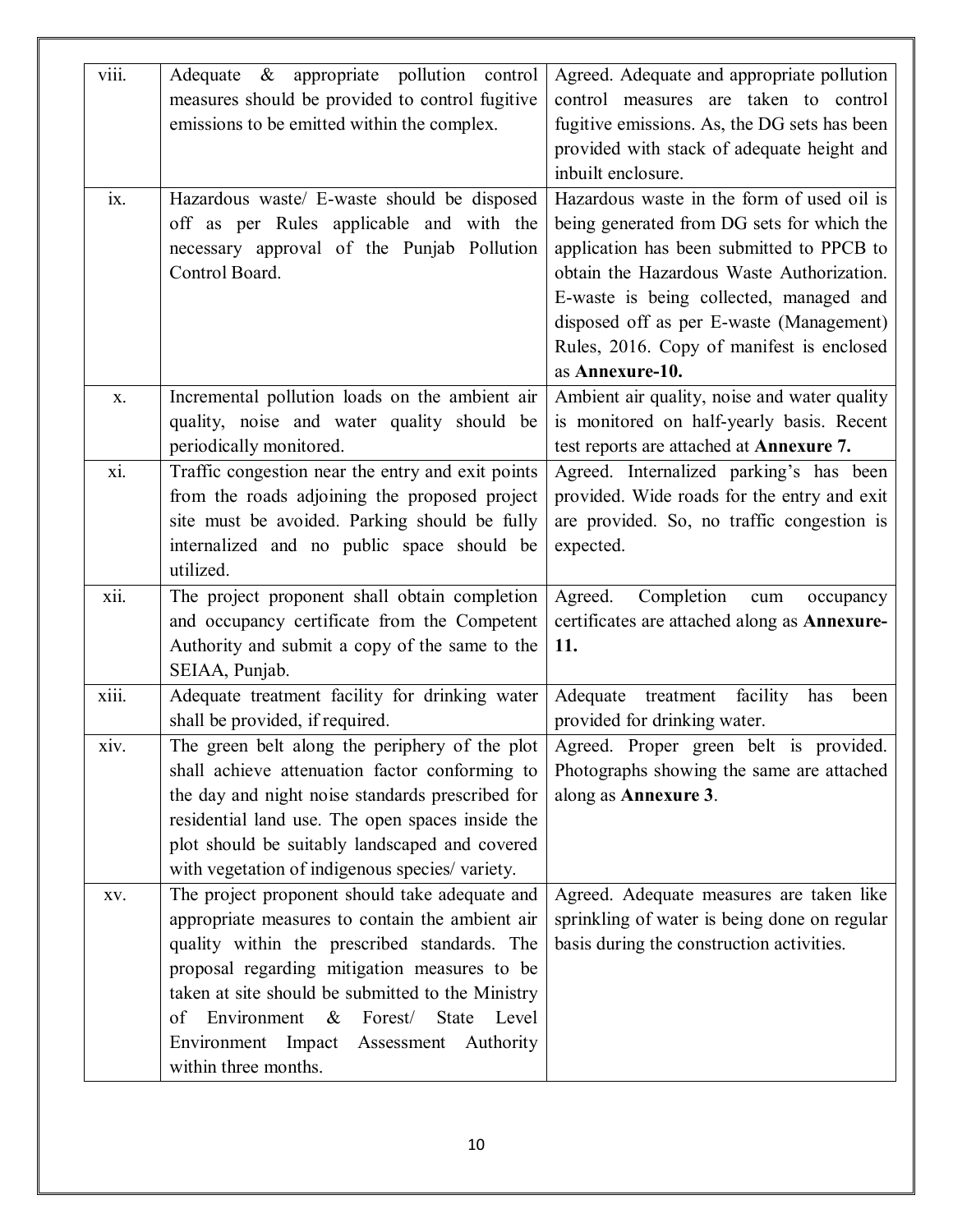| xvi.   | Application of solar energy<br>should<br>be<br>incorporated for illumination of common areas,<br>lighting for gardens and street lighting in<br>addition to provision for solar water heating.                                | The institute is planning to use solar energy<br>for illumination of common areas, lighting<br>for gardens and street lighting etc. but the<br>process got delayed due to COVID-19<br>situation. Process for taking quotations has<br>been initiated for installation of 1 MW solar<br>power plant. Technical specification has<br>also been finalized. Vendors are being<br>finalized<br>considering technical<br>and<br>commercial aspects. Further, provision for<br>utilization of solar energy will be made |
|--------|-------------------------------------------------------------------------------------------------------------------------------------------------------------------------------------------------------------------------------|------------------------------------------------------------------------------------------------------------------------------------------------------------------------------------------------------------------------------------------------------------------------------------------------------------------------------------------------------------------------------------------------------------------------------------------------------------------------------------------------------------------|
| xvii.  | A report on the energy conservation measures<br>conforming to energy conservation norms<br>finalized by Bureau of Energy Efficiency should<br>prepared incorporating details<br>about<br>be                                   | within 3-4 months after start of work at site.<br>Agreed. Report on energy conservation<br>conforming<br>to<br>measures<br>energy<br>conservation norms is being attached along<br>as Annexure-12.                                                                                                                                                                                                                                                                                                               |
|        | machinery of air conditioning, lifts, lighting,<br>building materials, R & U Factors etc. and<br>submitted to the respective Regional office of<br>MoEF, the Zonal Office of CPCB and the<br>SPCB/SEIAA in three months time. |                                                                                                                                                                                                                                                                                                                                                                                                                                                                                                                  |
| xviii. | Environmental Management Cell shall<br>be<br>formed during operation phase which will<br>supervise and monitor the environment related<br>aspects of the project.                                                             | Agreed, the Environment Management Cell<br>has been constituted to supervise and<br>monitor the environment related aspects of<br>the project.                                                                                                                                                                                                                                                                                                                                                                   |
| xix.   | Ambient noise levels should conform to<br>prescribed standards both during day and night.<br>Incremental pollution loads on the ambient air<br>and noise quality should be closely monitored<br>during construction phase.    | Agreed. Recent monitoring has been done at<br>site and test reports for the same are<br>enclosed as Annexure 7.                                                                                                                                                                                                                                                                                                                                                                                                  |
| XX.    | Separation of drinking water supply and treated<br>sewage supply should be done by the use of<br>different colors.                                                                                                            | Agreed. Color coding has been done for<br>Separation of drinking water supply and<br>treated sewage supply.                                                                                                                                                                                                                                                                                                                                                                                                      |
| xxi.   | Fixtures for showers, toilet flushing and drinking<br>should be of low flow either by use of aerators or<br>pressure reducing devices or sensor based<br>control.                                                             | Agreed. Low flow fixtures are being<br>provided for the reduction of water usage.                                                                                                                                                                                                                                                                                                                                                                                                                                |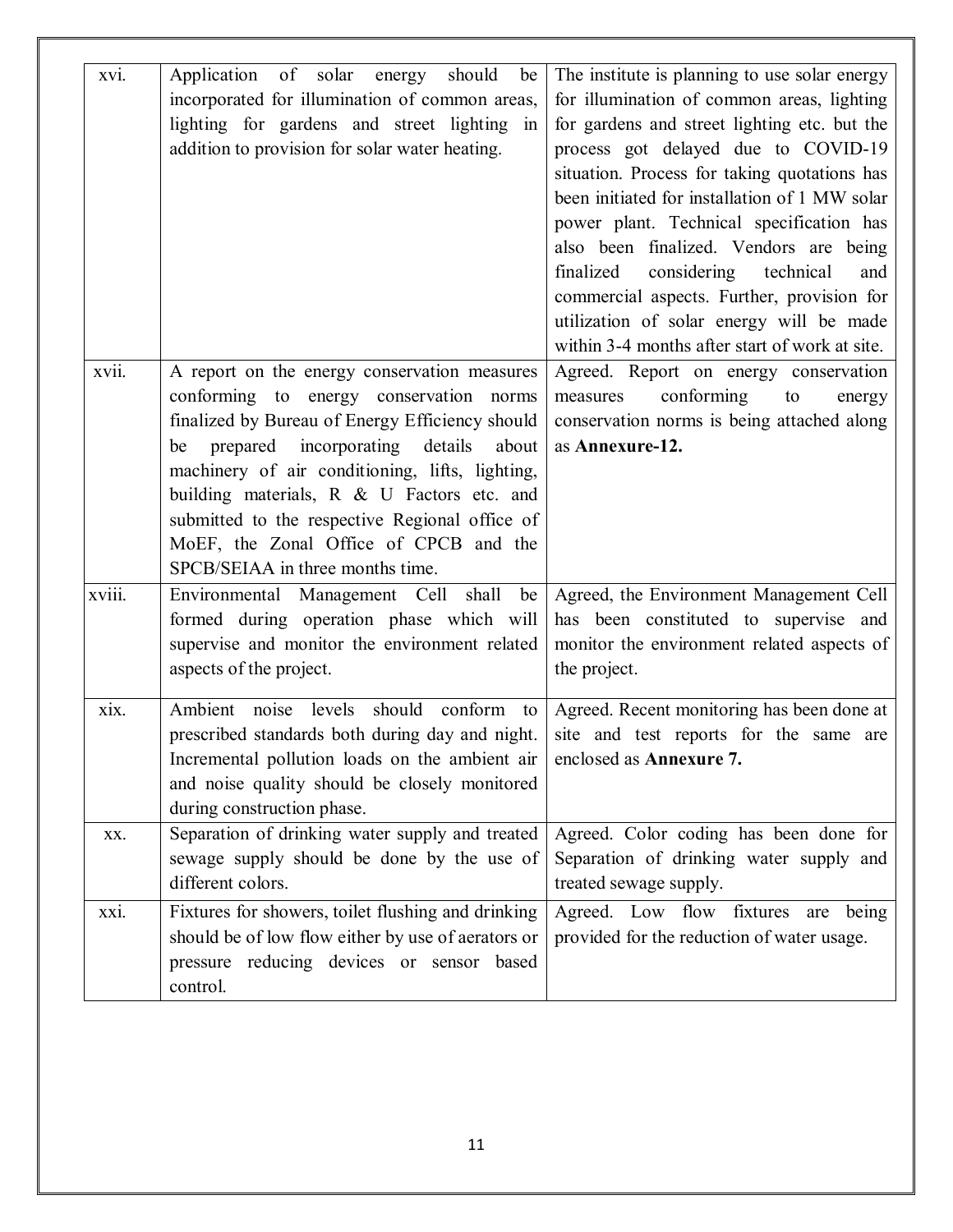#### **Part B. General Conditions**

#### **I. Pre - Construction Phase**

| S. No.                    | <b>Conditions</b>                                  | <b>Reply</b>                                    |
|---------------------------|----------------------------------------------------|-------------------------------------------------|
| $\mathbf{i}$ .            | This Environmental clearance will be valid for     | Agreed. Environment Clearance has been          |
|                           | a period of five years from the date of its issue  | granted vide letter No. SEIAA /914 dated        |
|                           | or till the completion of the project, whichever   | 25.01.2016 valid for 7 years till 24.01.2023 as |
|                           | is earlier.                                        | per the revised notification of EIA.            |
| $\overline{\text{ii}}$ .  | The environmental safeguards contained in the      | Agreed. The environmental safeguards have       |
|                           | application of the promoter/ mentioned during      | been implemented in true letter and Spirit.     |
|                           | before<br>the<br>presentation<br>State<br>Level    |                                                 |
|                           | Environment Impact Assessment Authority/           |                                                 |
|                           | State Expert Appraisal Committee should be         |                                                 |
|                           | implemented in letter and spirit.                  |                                                 |
| $\overline{\text{iii}}$ . | All other statutory clearances such as the         | Agreed. All statutory clearances have been      |
|                           | approvals for storage of diesel from Chief         | obtained as and when required. Extension in     |
|                           | Controller of Explosives, Fire Department,         | Consent to Establish has been obtained from     |
|                           | Aviation<br>Civil<br>Department,<br>Forest         | PPCB; copy of the same is attached along as     |
|                           | (Conservation) Act, 1980<br>Wildlife<br>and        | Annexure 4. Consent to Operate has been         |
|                           | (Protection) Act, 1972 etc. shall be obtained, by  | obtained from PPCB which is valid upto          |
|                           | project proponents from the competent              | 31.03.2022 and the copy of the online           |
|                           | authorities including Punjab Pollution Control     | acknowledgement is attached<br>along as         |
|                           | Board and from other statutory bodies as           | Annexure 8. Structural Safety certificate has   |
|                           | applicable. The project proponent shall not start  | been obtained; copy of the same is attached     |
|                           | any construction activity at site without          | along as Annexure 5.                            |
|                           | obtaining permission from NBWL.                    |                                                 |
| iv.                       | The project proponent should advertise in at       | Agreed. Copy of advertisement has already       |
|                           | least two local newspapers widely circulated in    | been published and submitted.                   |
|                           | the region, one of which shall be in the           |                                                 |
|                           | vernacular language informing that the project     |                                                 |
|                           | has been accorded environmental clearance and      |                                                 |
|                           | copies of clearance letters are available with the |                                                 |
|                           | Punjab<br>Pollution<br>Control<br>Board.<br>The    |                                                 |
|                           | advertisement should be made within seven          |                                                 |
|                           | days from the day of issue of the clearance        |                                                 |
|                           | letter and a copy of the same should be            |                                                 |
|                           | forwarded to the Regional Office, Ministry of      |                                                 |
|                           | Environment & Forests, Chandigarh and              |                                                 |
|                           | SEIAA, Punjab.                                     |                                                 |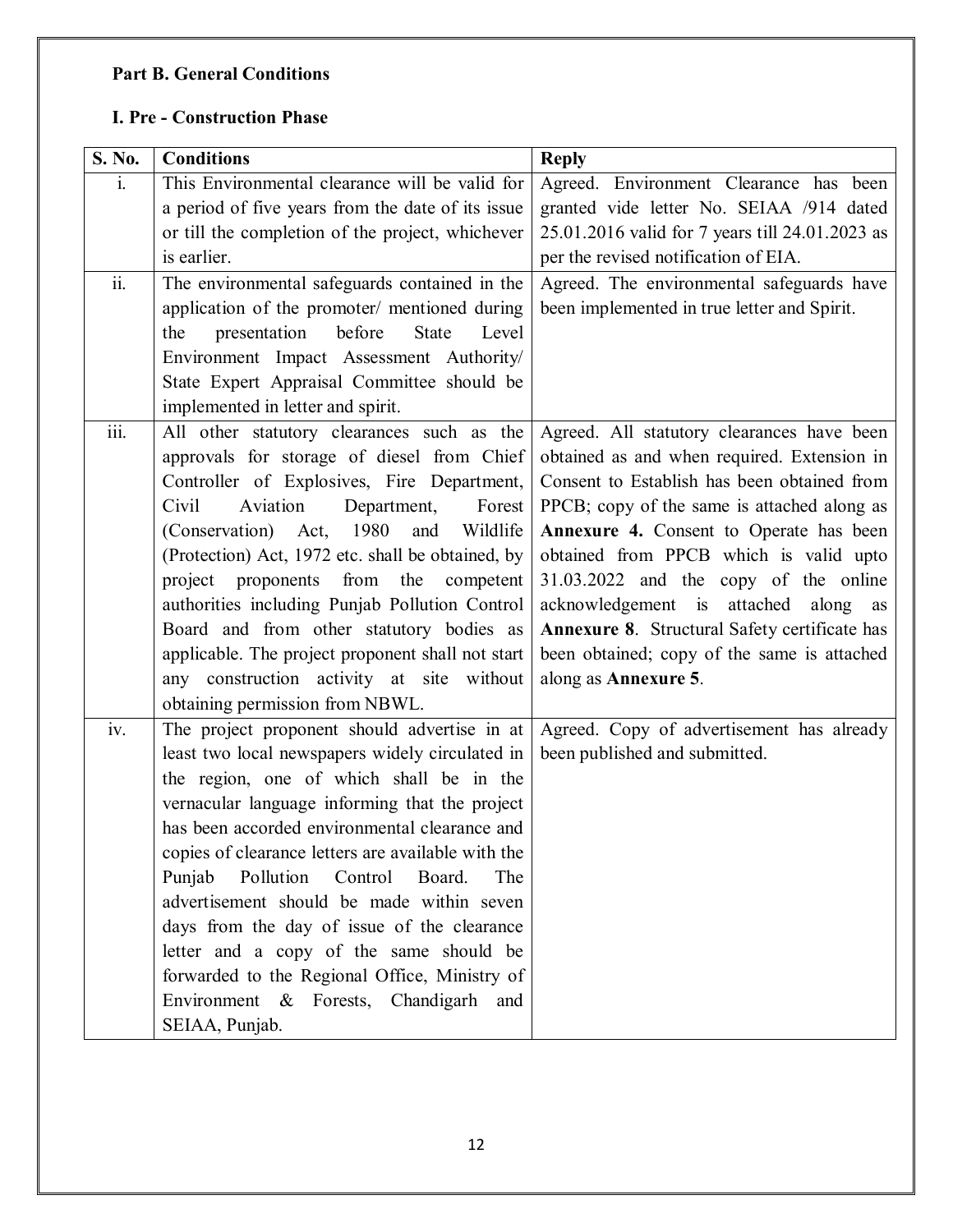| V.    | These stipulations would be enforced among         | Agreed.                                         |
|-------|----------------------------------------------------|-------------------------------------------------|
|       | under the provisions<br>of<br>Water<br>others      |                                                 |
|       | (Prevention & Control of Pollution) Act, 1974,     |                                                 |
|       | Air (Prevention & Control of Pollution) Act,       |                                                 |
|       | 1981, Environmental (Protection) Act, 1986,        |                                                 |
|       |                                                    |                                                 |
|       | the Public Liability (Insurance) Act, 1991 and     |                                                 |
|       | EIA Notification, 2006.                            |                                                 |
| vi.   | The project proponent shall obtain permission      | Agreed. The ground water approval has been      |
|       | from the CGWA for abstraction of groundwater       | obtained from DC, Patiala. Copy of the same     |
|       | $\&$ digging of borewell(s) and shall not abstract | is enclosed as Annexure-9.                      |
|       | groundwater without<br>prior<br>any<br>written     |                                                 |
|       |                                                    |                                                 |
|       | permission of the CGWA, even if any                |                                                 |
|       | borewell(s) exist at site.                         |                                                 |
| vii.  | The project proponent shall obtain CLU from        | Not Applicable.                                 |
|       | the competent authority, if any authority insists. |                                                 |
| viii. | A copy of the clearance letter shall be sent by    | Agreed. Copy of advertisement has already       |
|       | the proponent to concerned Panchayat, Zilla        | been published and environment clearance        |
|       | Parishad/ Municipal Corporation, Urban local       | letter has been uploaded on the website; print  |
|       | body and the local NGO, if any, from whom          | screen of the same is attached along as         |
|       |                                                    |                                                 |
|       | suggestions/ representations, if any, were         | Annexure-13.                                    |
|       | received while processing the proposal. The        |                                                 |
|       | clearance letter shall also be put on the website  |                                                 |
|       | of the Company by the proponent.                   |                                                 |
| ix.   | The State Environment Impact Assessment            | Agreed.                                         |
|       | Authority, Punjab reserves the right to add        |                                                 |
|       | additional safeguards/ measures subsequently,      |                                                 |
|       |                                                    |                                                 |
|       | if found necessary, and to take action including   |                                                 |
|       | revoking of the environmental clearance under      |                                                 |
|       | provisions of the<br>Environmental<br>the          |                                                 |
|       | (Protection) Act, 1986, to ensure effective        |                                                 |
|       | implementation of the suggested safeguards/        |                                                 |
|       | measures in a time bound and satisfactory          |                                                 |
|       | manner.                                            |                                                 |
| X.    | The environmental clearance is subject to their    | Not Applicable, as the project lies outside the |
|       | obtaining prior clearance from Forestry &          | eco-sensitive zone of the Wildlife sanctuary.   |
|       | Wildlife<br>angle including clearance from         |                                                 |
|       |                                                    |                                                 |
|       | Standing Committee of the National Board for       |                                                 |
|       | Wildlife<br>applicable. The grant<br>as<br>of      |                                                 |
|       | environmental clearance does not necessarily       |                                                 |
|       | implies that forestry & wildlife clearance shall   |                                                 |
|       | be granted to the project and proposal for         |                                                 |
|       | forestry & wildlife clearance will be considered   |                                                 |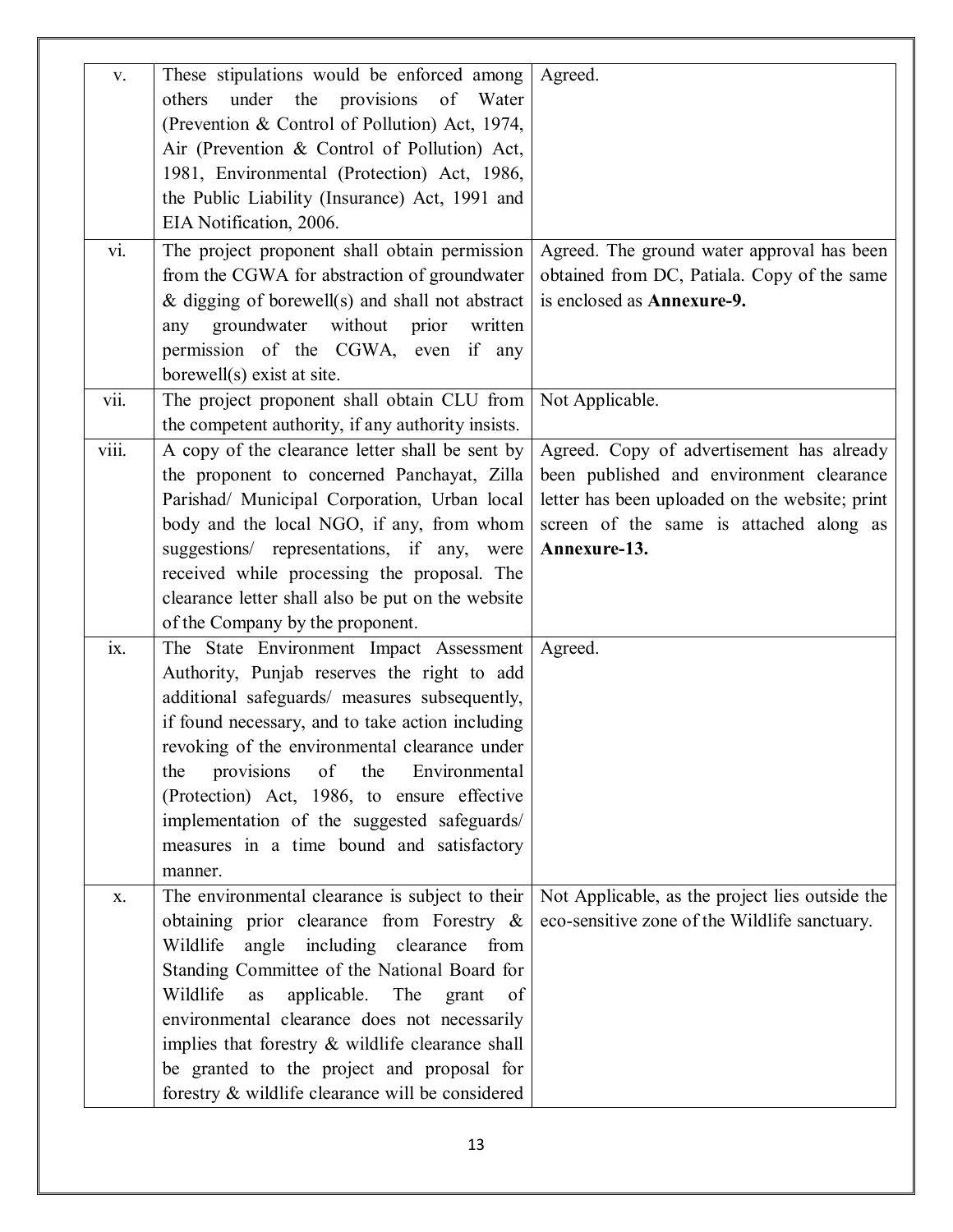| by the respective authorities on their merits and |  |
|---------------------------------------------------|--|
| decision taken. The investment made in the        |  |
| project, if any, based on environmental           |  |
| clearance so granted, in anticipation of the      |  |
| clearance from Forestry & Wildlife angle shall    |  |
| be entirely at the cost $\&$ risk of the project  |  |
| proponent and Ministry of Environment,            |  |
| Forests & Climate Change/SEIAA, Punjab shall      |  |
| not be responsible in this regard in any manner.  |  |

#### **II. Construction Phase**

| S. No.                    | <b>Condition</b>                                   | <b>Reply</b>                                        |
|---------------------------|----------------------------------------------------|-----------------------------------------------------|
| $\mathbf{i}$ .            | The environmental safeguards contained in the      | Agreed. The environmental safeguards have           |
|                           | application of the promoter/ mentioned during the  | been implemented in true letter and Spirit.         |
|                           | presentation before State Level Environment        |                                                     |
|                           | Impact Assessment Authority/State Expert           |                                                     |
|                           | Appraisal Committee should be implemented in       |                                                     |
|                           | letter and spirit.                                 |                                                     |
| $\overline{ii}$ .         | The entire cost of the environmental management    | It is being complied. The expenditure done          |
|                           | plan (i.e. capital cost as well as recurring cost) | on the environmental management plans till          |
|                           | will continue to be borne by the project proponent | 30 <sup>th</sup> September 2020 is Rs. 7.88 crores. |
|                           | responsibility of environmental<br>until<br>the    |                                                     |
|                           | management plan is transferred to the occupier/    |                                                     |
|                           | residents society under proper MOU<br>after        |                                                     |
|                           | obtaining prior permission of the Punjab           |                                                     |
|                           | Pollution Control Board.                           |                                                     |
| $\overline{\text{iii}}$ . | The project proponent shall also submit six        | Agreed. Six monthly compliance reports are          |
|                           | monthly reports on the status of compliance of     | being regularly submitted and copy of the           |
|                           | the stipulated EC conditions including results of  | acknowledgement of the previous submitted           |
|                           | monitored data (both in hard copies as well as by  | compliance report for period ending                 |
|                           | mail) to the respective Regional office of MoEF,   | 31.03.2020 is attached along as Annexure            |
|                           | the Zonal Office of CPCB, the SPCB and SEIAA,      | 14.                                                 |
|                           | Punjab.                                            |                                                     |
| iv.                       | Officials from the Regional Office of Ministry of  | Agreed. Full cooperation, facilities and            |
|                           | Environment & Forests, Chandigarh/ State Level     | documents/ data will be given to the                |
|                           | Environment Impact Assessment Authority/ State     | Officials from the regional Office of               |
|                           | Level Expert Appraisal Committee/ Punjab           | Ministry of Environment & Forests,                  |
|                           | Pollution Control Board who<br>would be            | State Level Environment<br>Chandigarh/              |
|                           | monitoring the implementation of environmental     | Impact Assessment Authority/ State Level            |
|                           | safeguards should be given full cooperation,       | Expert<br>Committee/<br>Appraisal<br>Punjab         |
|                           | facilities and documents/ data by the project      | Pollution Control<br>Board during<br>their          |
|                           | proponents during their inspection. A complete     | inspection.                                         |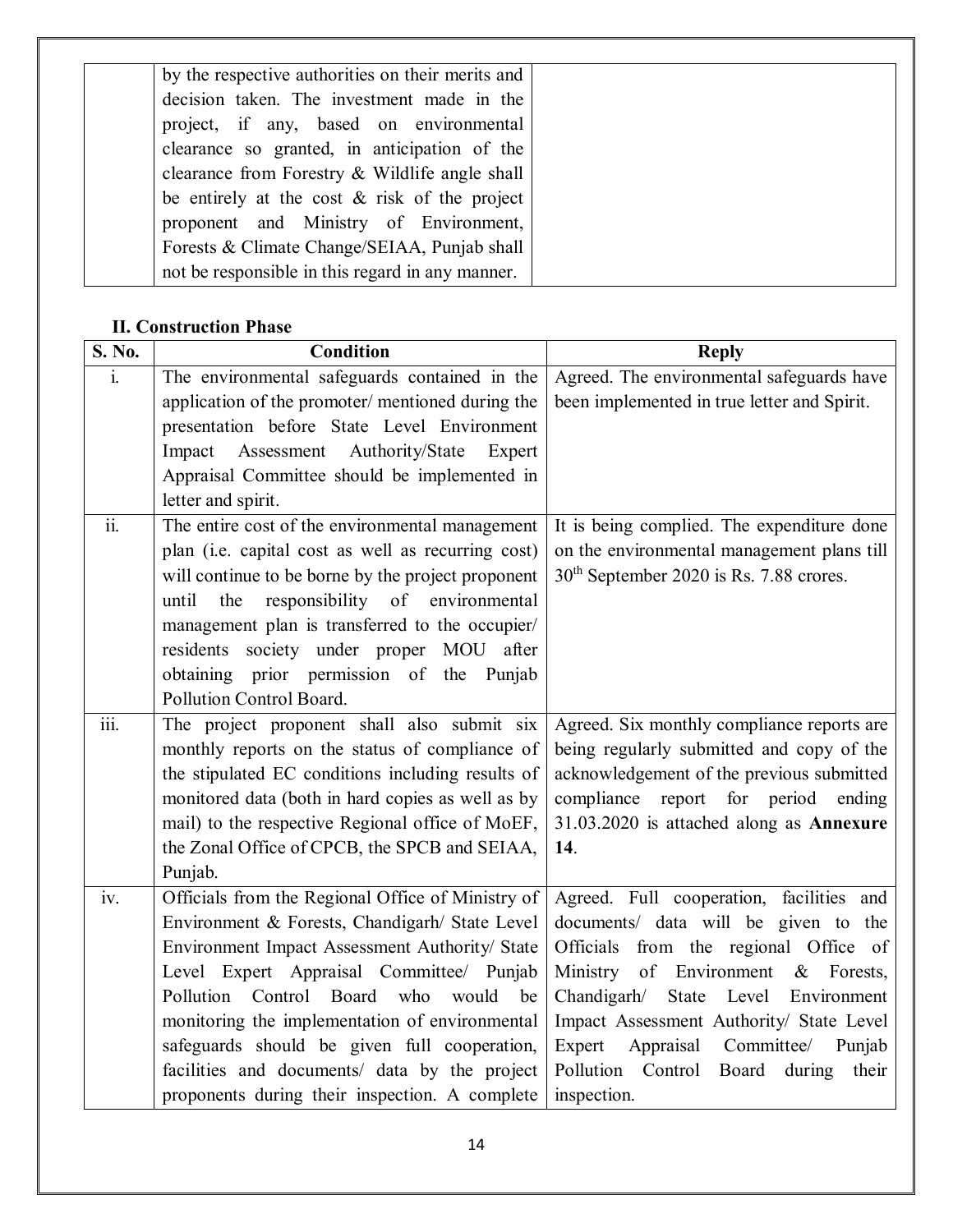|       | set of all the documents submitted to State       |                                               |
|-------|---------------------------------------------------|-----------------------------------------------|
|       | Environment Impact Assessment Authority           |                                               |
|       | should be forwarded to the CCF, Regional Office   |                                               |
|       | of Ministry of Environment & Forest, Chandigarh   |                                               |
|       | and State Level Environment Impact Assessment     |                                               |
|       | Authority, Punjab.                                |                                               |
| V.    | In the case of any change(s) in the scope of the  | The new buildings has been proposed in the    |
|       | project, the project would require a fresh        | university, thus, the application for getting |
|       | Environment<br>appraisal<br>by<br>State<br>Impact | EC has been submitted to SEIAA, Punjab.       |
|       | Assessment Authority, Punjab.                     |                                               |
| vi.   | Separate distribution pipelines be laid down for  | Agreed. Separate pipelines have been laid     |
|       | of treated effluent/ raw water<br>for<br>use      | for the treated wastewater and fresh water    |
|       | horticultural/gardening purposes with different   | with different color coding.                  |
|       | colour coding.                                    |                                               |
| vii.  | The project proponent shall adhere to the         | Agreed.<br>Expenditure<br>done<br>the<br>on   |
|       | commitments<br>made<br>in<br>the<br>Environment   | environmental management plan done till       |
|       | Plan<br>Social<br>Management<br>and<br>Corporate  | till $30th$ September 2020 is Rs. 7.88 crores |
|       | Responsibility and shall spent the amount as      | which includes major expenditure for green    |
|       | proposed or at least minimum required to be       | building development and CSR activities is    |
|       | spent under the provisions of the Companies Act,  | Rs. 2.01 crores. Details regarding the        |
|       | 1956.                                             | expenditure done for CSR activities is        |
|       |                                                   | enclosed as Annexure-15.                      |
| viii. | State Environment Impact Assessment<br>The        | Agreed.                                       |
|       | Authority, Punjab reserves the right to add       |                                               |
|       | additional safeguards/ measures subsequently, if  |                                               |
|       |                                                   |                                               |
|       | found necessary, and to take action including     |                                               |
|       | revoking of the environmental clearance under     |                                               |
|       | the provisions of the Environmental (Protection)  |                                               |
|       | Act, 1986, to ensure effective implementation of  |                                               |
|       | the suggested safeguards/ measures in a time      |                                               |
|       | bound and satisfactory manner.                    |                                               |
| ix.   | Separation of drinking water supply and treated   | Agreed, dual plumbing system is being         |
|       | sewage supply should be done by the use of dual   | followed.                                     |
|       | plumbing line.                                    |                                               |

### **III. Operation Phase and Entire Life**

| <b>S. No.</b> | <b>Conditions</b>                                           | <b>Reply</b> |
|---------------|-------------------------------------------------------------|--------------|
|               | Environmental clearance is subject to final order   Agreed. |              |
|               | of the Hon'ble Supreme Court of India in the                |              |
|               | matter of Goa Foundation Vs. Union of India in              |              |
|               | Writ Petition (Civil) No. 460 of 2004 as may be             |              |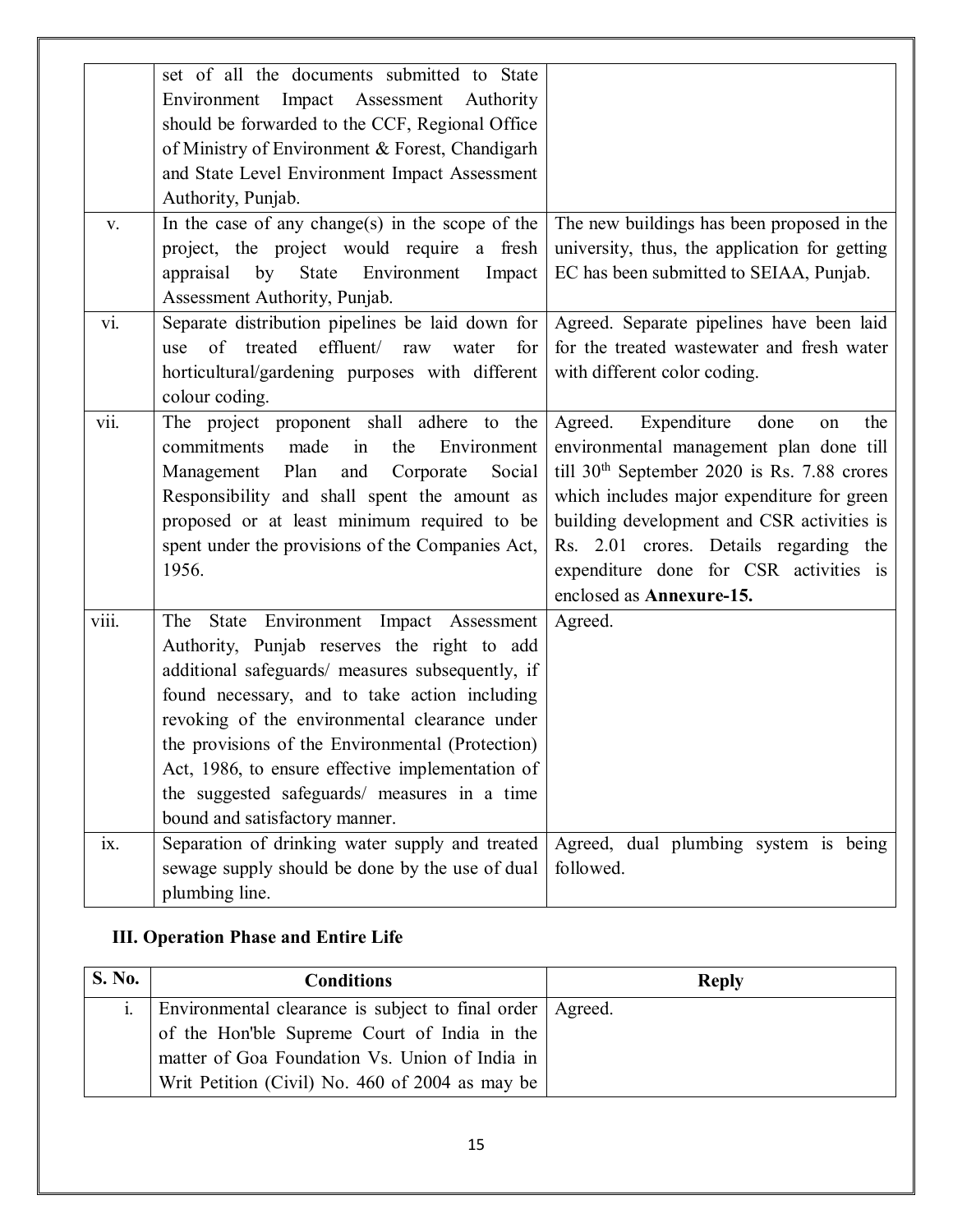|                           | applicable to this project and decisions of any<br>Competent Court, to the extent applicable.                                                                                                                                                                                                                                                                                                                                                                                                                                                                                                                                                                                                                                     |                                                                                                                                                                                                                                                                                                                                                       |
|---------------------------|-----------------------------------------------------------------------------------------------------------------------------------------------------------------------------------------------------------------------------------------------------------------------------------------------------------------------------------------------------------------------------------------------------------------------------------------------------------------------------------------------------------------------------------------------------------------------------------------------------------------------------------------------------------------------------------------------------------------------------------|-------------------------------------------------------------------------------------------------------------------------------------------------------------------------------------------------------------------------------------------------------------------------------------------------------------------------------------------------------|
| ii.                       | The entire cost of the environmental management<br>plan (i.e. capital cost as well as recurring cost)<br>will continue to be borne by the project proponent<br>responsibility of environmental<br>the<br>until<br>management plan is transferred to the occupier/<br>residents society under proper MOU after<br>obtaining prior permission of the Punjab Pollution<br>Control Board.                                                                                                                                                                                                                                                                                                                                             | It is being complied. The expenditure done<br>on the environmental management plans till<br>30 <sup>th</sup> September 2020 is Rs. 7.88 crores.                                                                                                                                                                                                       |
| $\overline{\text{iii}}$ . | The project proponent shall submit six monthly<br>reports on the status compliance of the stipulated<br>EC conditions including results of monitored data<br>(both hard copy as well as by mail) to the<br>respective Regional Office of MoEF, Zonal Office<br>of CPCB, the SPCB and the SEIAA, Punjab.                                                                                                                                                                                                                                                                                                                                                                                                                           | Agreed. Six monthly reports are being<br>regularly submitted and copy of the<br>acknowledgement of the previous submitted<br>compliance report for period ending<br>31.03.2020 is attached along as Annexure<br>14.                                                                                                                                   |
| iv.                       | Officials from the Regional Office of Ministry of<br>Environment & Forests, Chandigarh/ State Level<br>Environment Impact Assessment Authority/ State<br>Level Expert Appraisal Committee/ Punjab<br>Pollution Control Board who would be monitoring<br>the implementation of environmental safeguards<br>should be given full cooperation, facilities and<br>documents/ data by the project proponents during<br>their inspection. A complete set of all the<br>documents submitted to State Environment<br>Assessment<br>Authority<br>should<br>Impact<br>be<br>forwarded to the CCF, Regional Office of<br>Ministry of Environment & Forest, Chandigarh<br>and State Level Environment Impact Assessment<br>Authority, Punjab. | Agreed. Full cooperation, facilities and<br>documents/ data will be given to the<br>Officials from the regional Office of<br>Ministry of Environment & Forests,<br>State Level Environment<br>Chandigarh/<br>Impact Assessment Authority/ State Level<br>Expert Appraisal Committee/ Punjab<br>Pollution Control Board during<br>their<br>inspection. |
| V.                        | The proponent shall upload the status of<br>compliance of the stipulated EC conditions,<br>including results of monitored data on their<br>website and shall update the same periodically. It<br>shall simultaneously be sent to the Regional<br>Office of MoEF, the respective Zonal Office of<br>CPCB and the SPCB. The criteria pollutant levels<br>namely; PM <sub>2.5</sub> , PM <sub>10</sub> , SO <sub>2</sub> , NOx, CO, Pb, Ozone<br>(ambient air as well as stack emissions) shall be                                                                                                                                                                                                                                   | Agreed. The compliance of the stipulated<br>conditions,<br>including results<br>EC<br>- of<br>monitored data is being uploaded on the<br>website. Screenshot of the website showing<br>the same is attached along as <b>Annexure-13.</b><br>The results of monitored data are displayed<br>on the Environment Monitoring Data Board.                  |